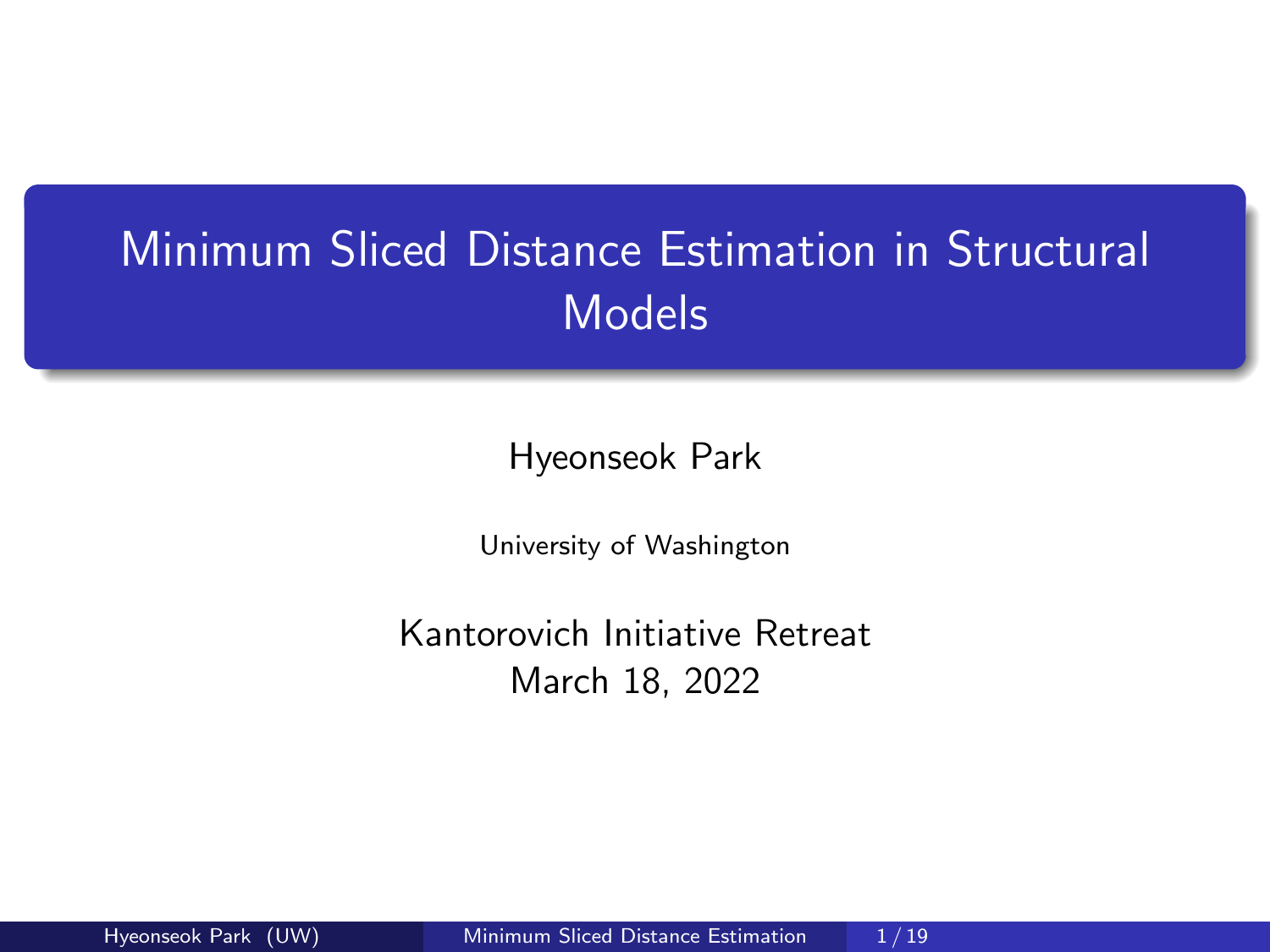- Structural Econometric Models and Obstacles in Estimation
- **Parameter Estimation using Sliced Distances** 
	- Models and Estimators
	- Non-technical Discussions with Illustrative Examples
- **Concluding Remarks**

This talk is based on a joint work with Yanqin Fan.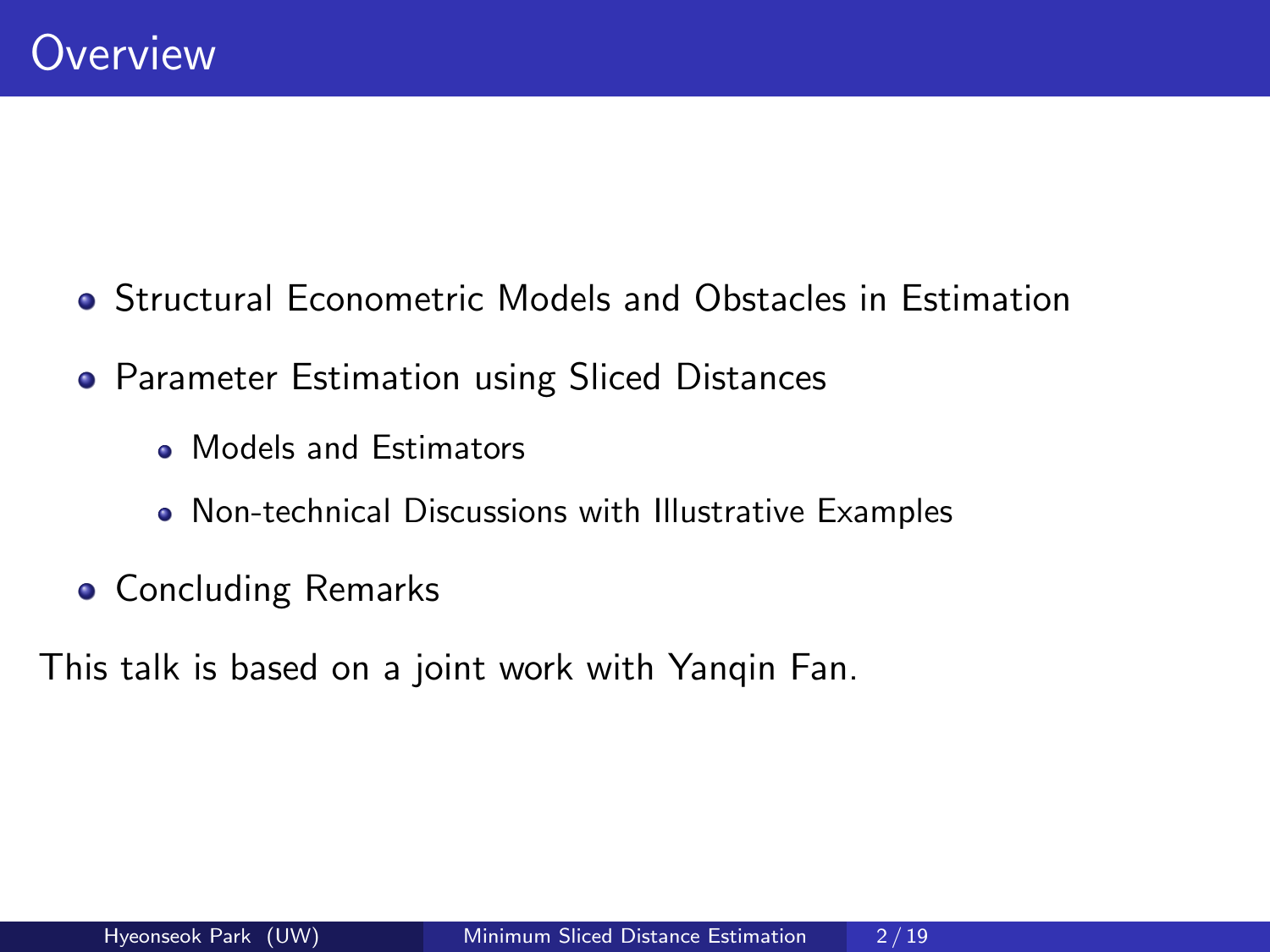$X_t$  (Observable)  $\xi_t$  (Unobservable)  $\;$  Economic Model −−−−−−−−−−−−−−→  $Y_t = g(X_t, \xi_t, \theta)$  $\rightarrow$  Y<sub>t</sub> (Observable)

Objective: To study relationships between economic variables using data. Some examples:

- Understand the dynamics of stock returns (e.g, asset pricing models)
- Analyze the market of certain products such as automobile [\[Berry](#page-19-0) [et al., 1995\]](#page-19-0)
- Explain the observed black-white difference (e.g, wage) in the labor market [\[Bowlus et al., 2001\]](#page-20-0)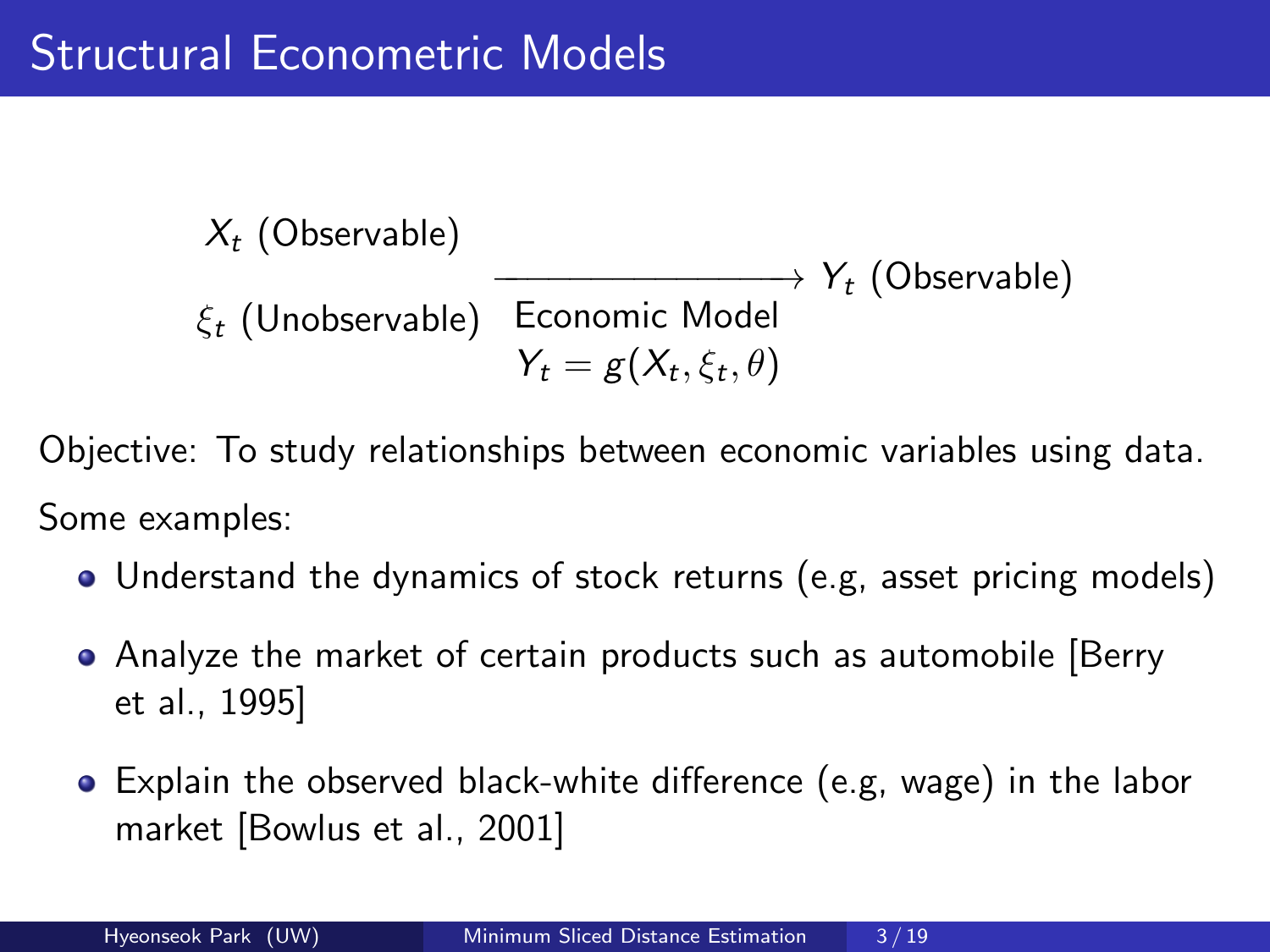The estimation of structural econometric models:

- Conventional Approach: Maximum Likelihood Estimation (MLE)
- The likelihood-based methods are not applicable for some cases.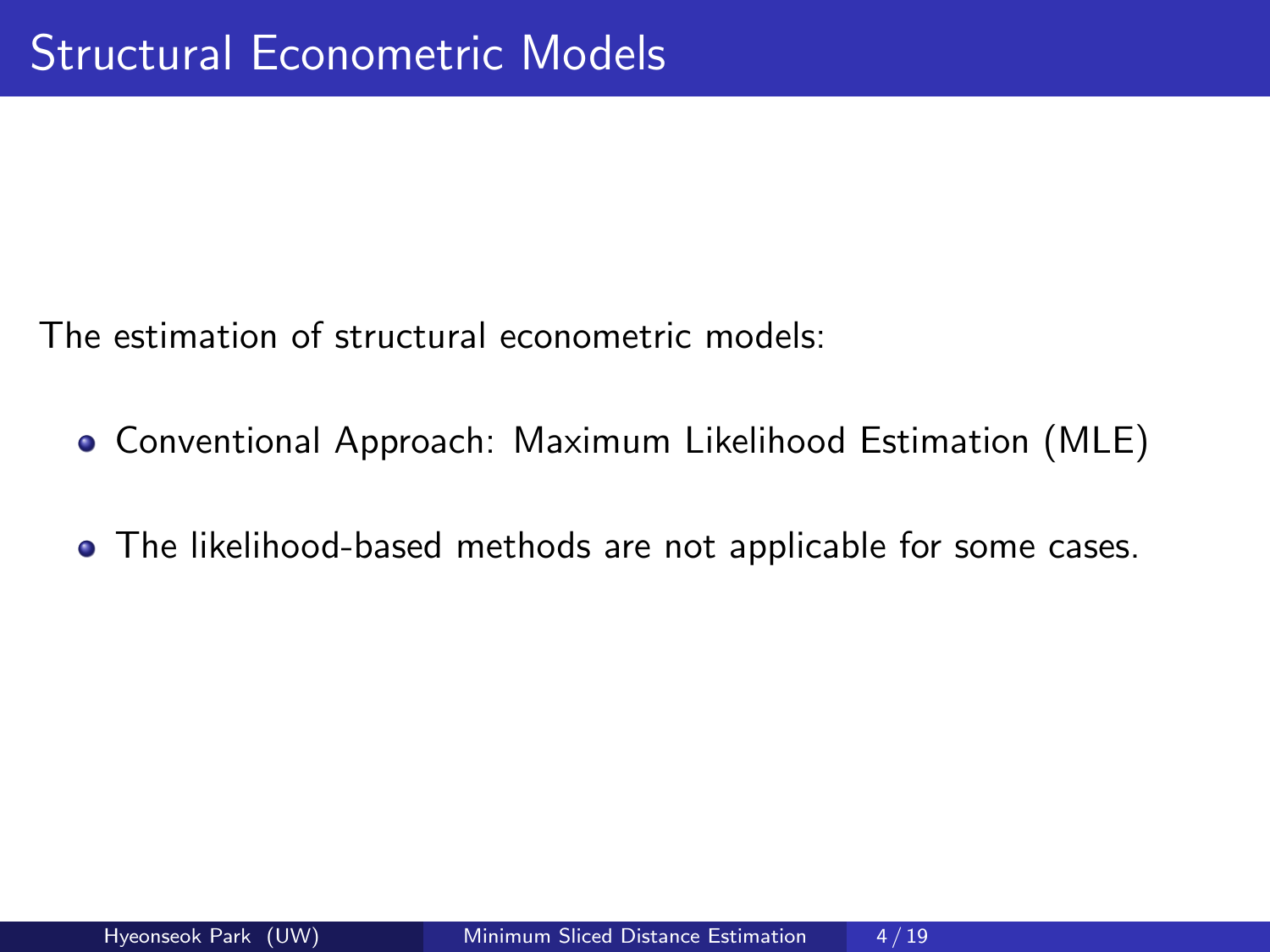- The likelihood function of observable variables may not exist.
	- For example, we might want to explain the dynamics of stock returns with a few unobservable (economic) factors.
- The likelihood function may be intractable even when it exists.
	- For example, the economic model could be too complicated.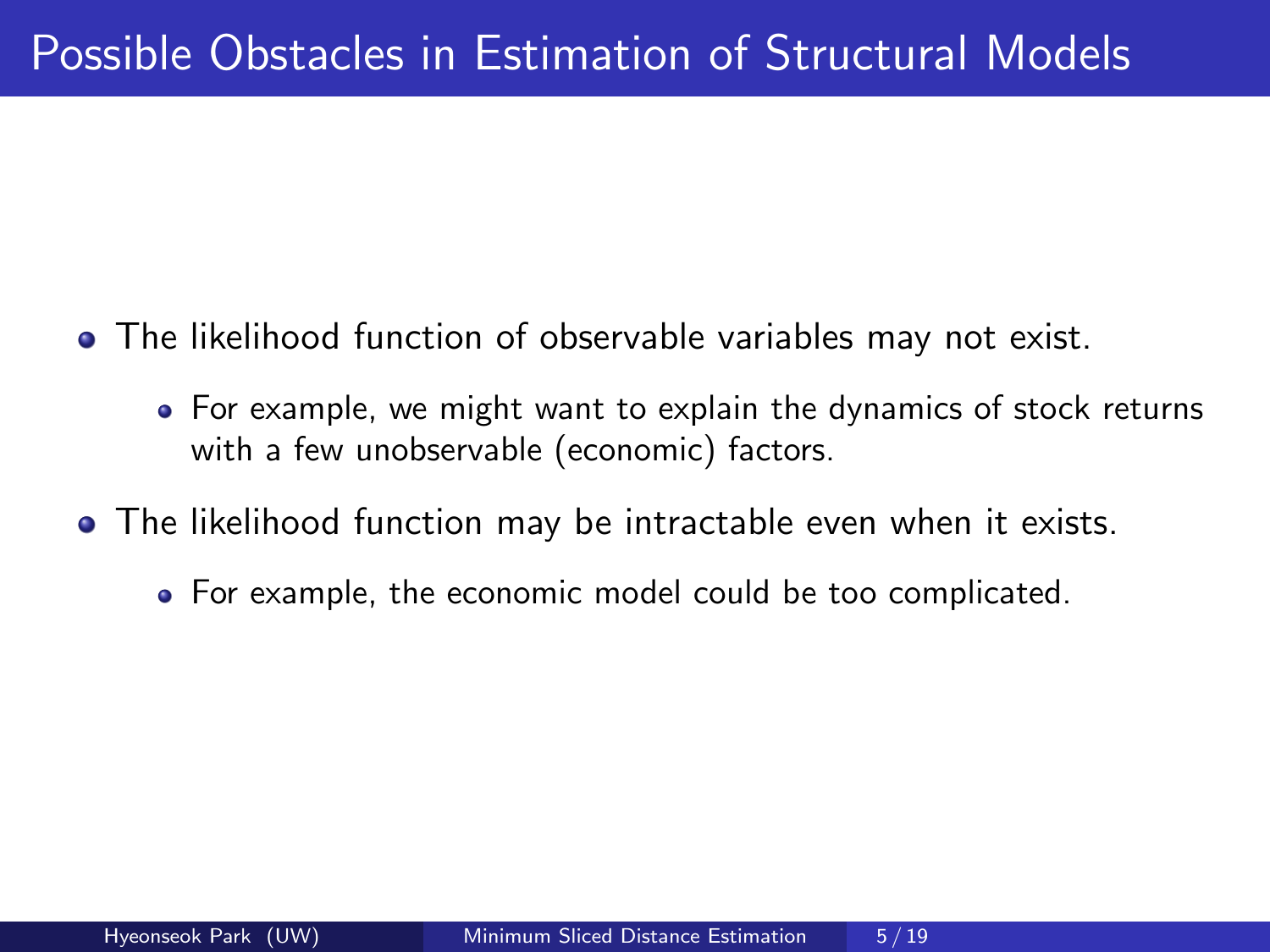- The support of an random variable might depend on the model parameters.
	- In particular, the likelihood function may be discontinuous depending on model parameters.
	- MLE may or may not asymptotically follow a normal distribution depending on model parameters.
	- The asymptotic theory of MLE may be sensitive to model assumptions.
	- However, it may be hard to verify whether the model assumptions hold.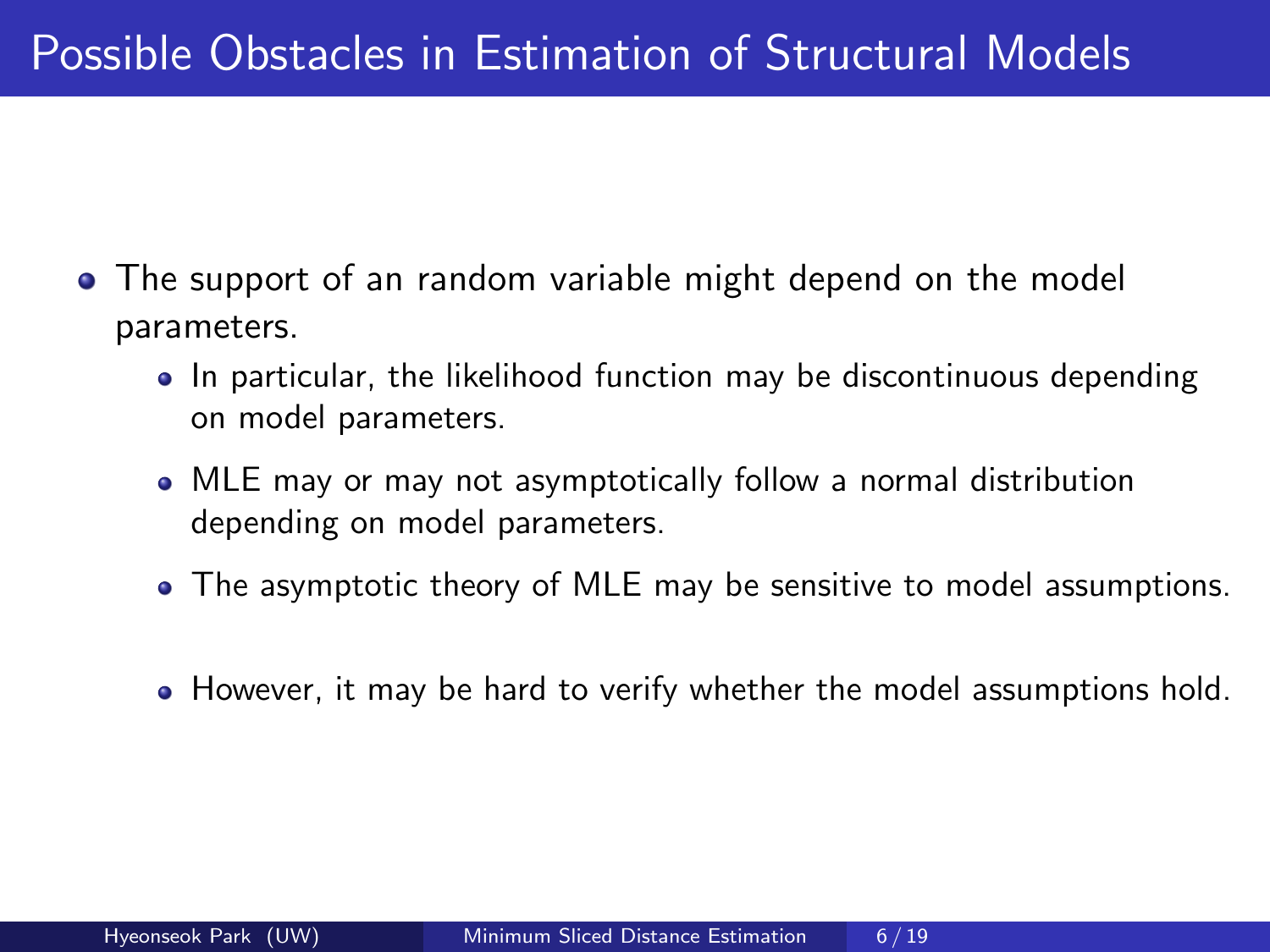- Minimum distance estimator using the (sliced)  $L<sub>2</sub>$  distance between empirical and model-induced probability measures.
- Asymptotic normality of the estimator to a broad class of structural models.

The advantage is that estimators using sliced distances can be robust to model structures and assumptions.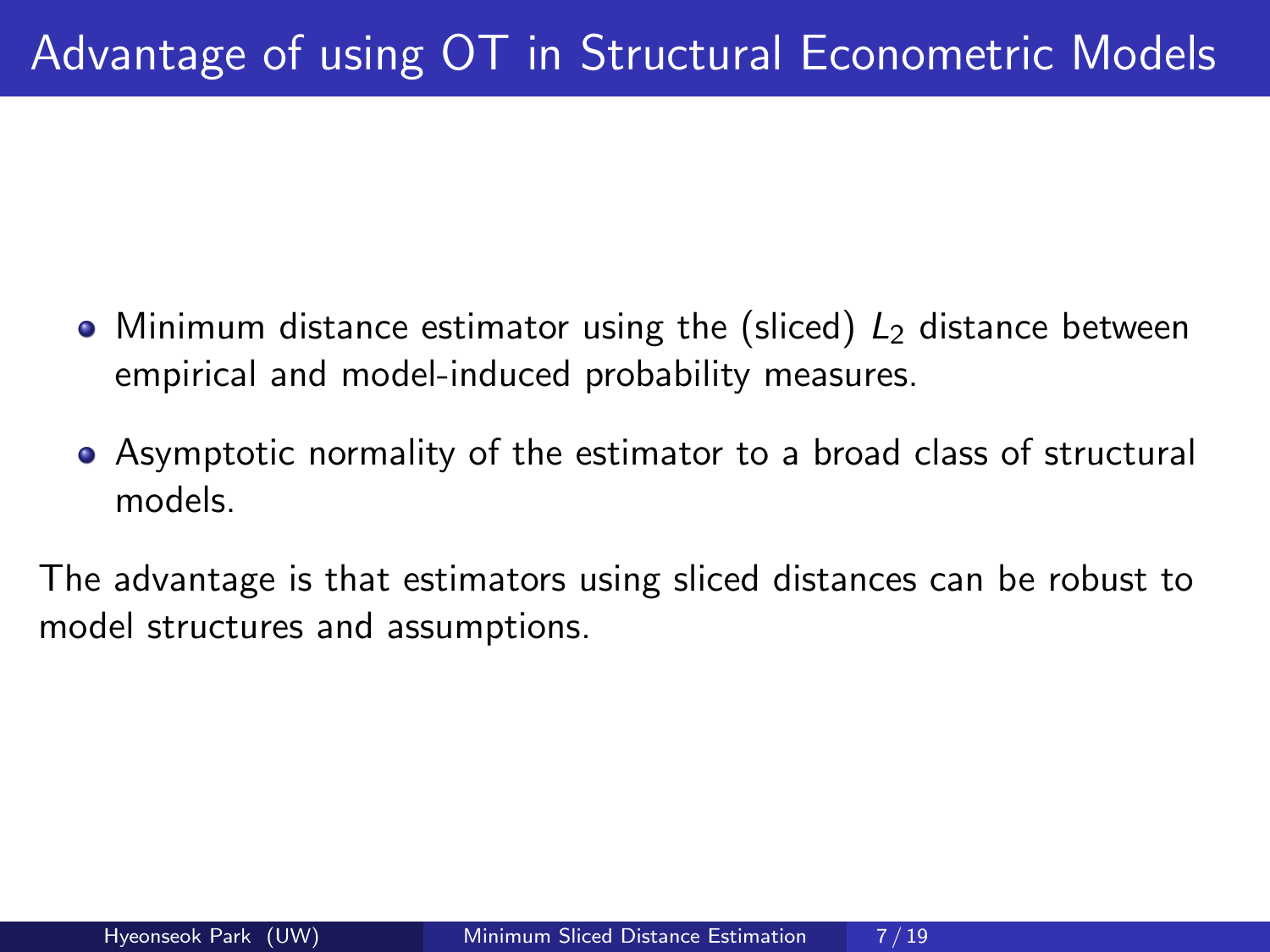- Let  $\{Z_t:~t=1,2,\dots\}$  be a  $d$ -dimensional stationary and weakly dependent time series.
- Let  $F(\cdot;\theta_0)$  be the distribution function of  $Z_t$  where  $\theta_0$  is the parameter of interest.
- Given data  $Z_1, \ldots, Z_{\mathcal{T}}$ , we wish to conduct inference on  $\theta_0 \in \Theta \subset \mathbb{R}^{d_{\theta}}$ .
- We estimate the parameter  $\theta_0$  in the model using the minimum distance estimator based on sliced distances.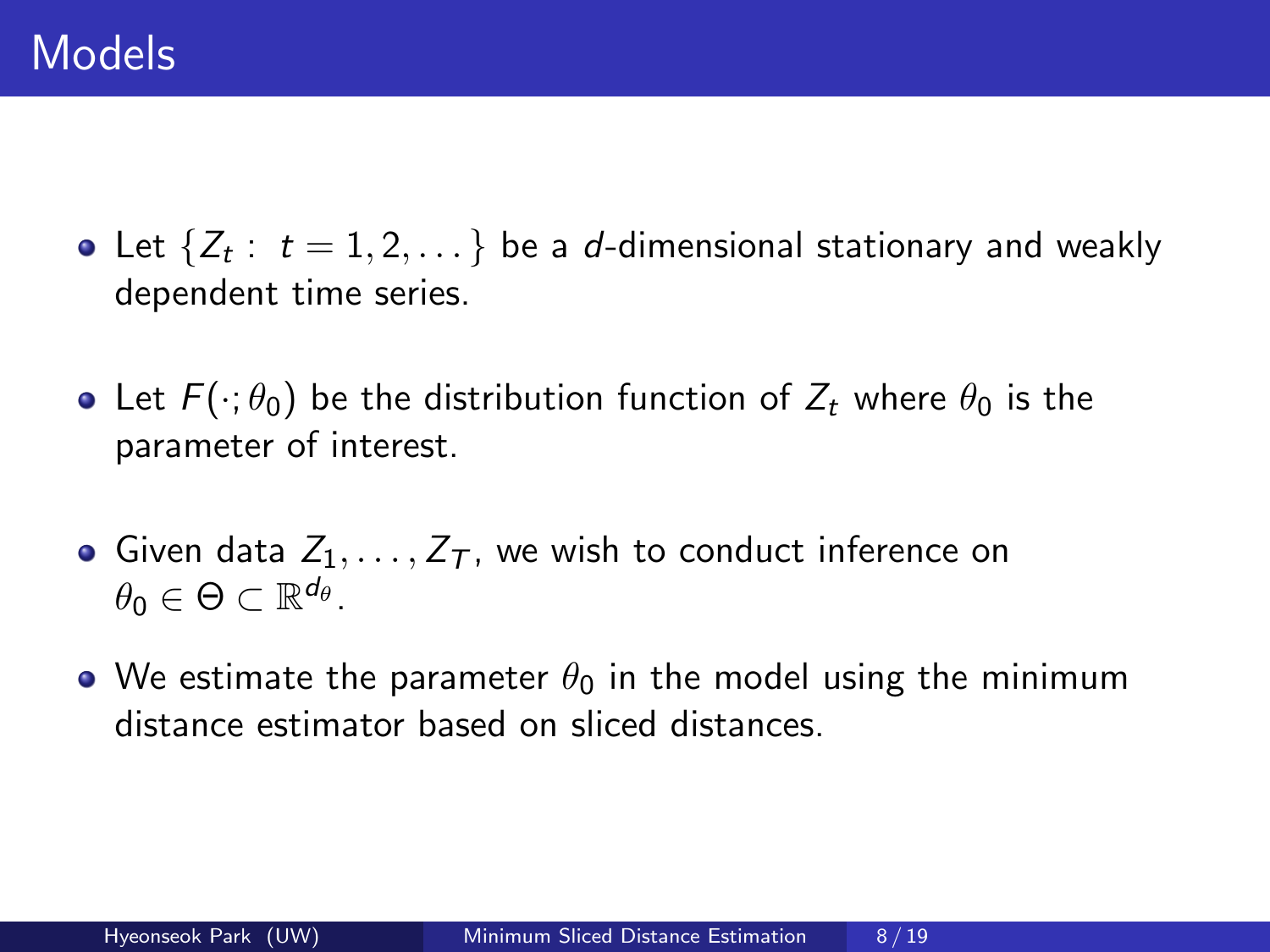The minimum (weighted) sliced Wasserstein distance (MSWD) estimator:

$$
\hat{\theta}_{\mathcal{T}} = \underset{\theta}{\text{argmin}} \int_{\mathbb{S}^{d-1}} \int_0^1 \left( G_{\mathcal{T}}^{-1}(s; u) - G^{-1}(s; u, \theta) \right)^2 w(s) \, \mathrm{d} s \mathrm{d} \varsigma(u),
$$

where  $w(s)$  is a non-negative function such that  $\int_0^1 w(s)\mathrm{d}s = 1$ , and  $\varsigma(u)$  is uniform distribution on the unit-sphere  $\mathbb{S}^{d-1}=\{u\in\mathbb{R}^d:\|u\|_2=1\}.$ For each  $u \in \mathbb{S}^{d-1}$ ,

$$
G_T(s; u) = \frac{1}{T} \sum_{t=1}^T I(u^\top Z_t \leq s), \text{ and}
$$
  

$$
G(s; u, \theta) = \int I(u^\top z \leq s) dF(z, \theta).
$$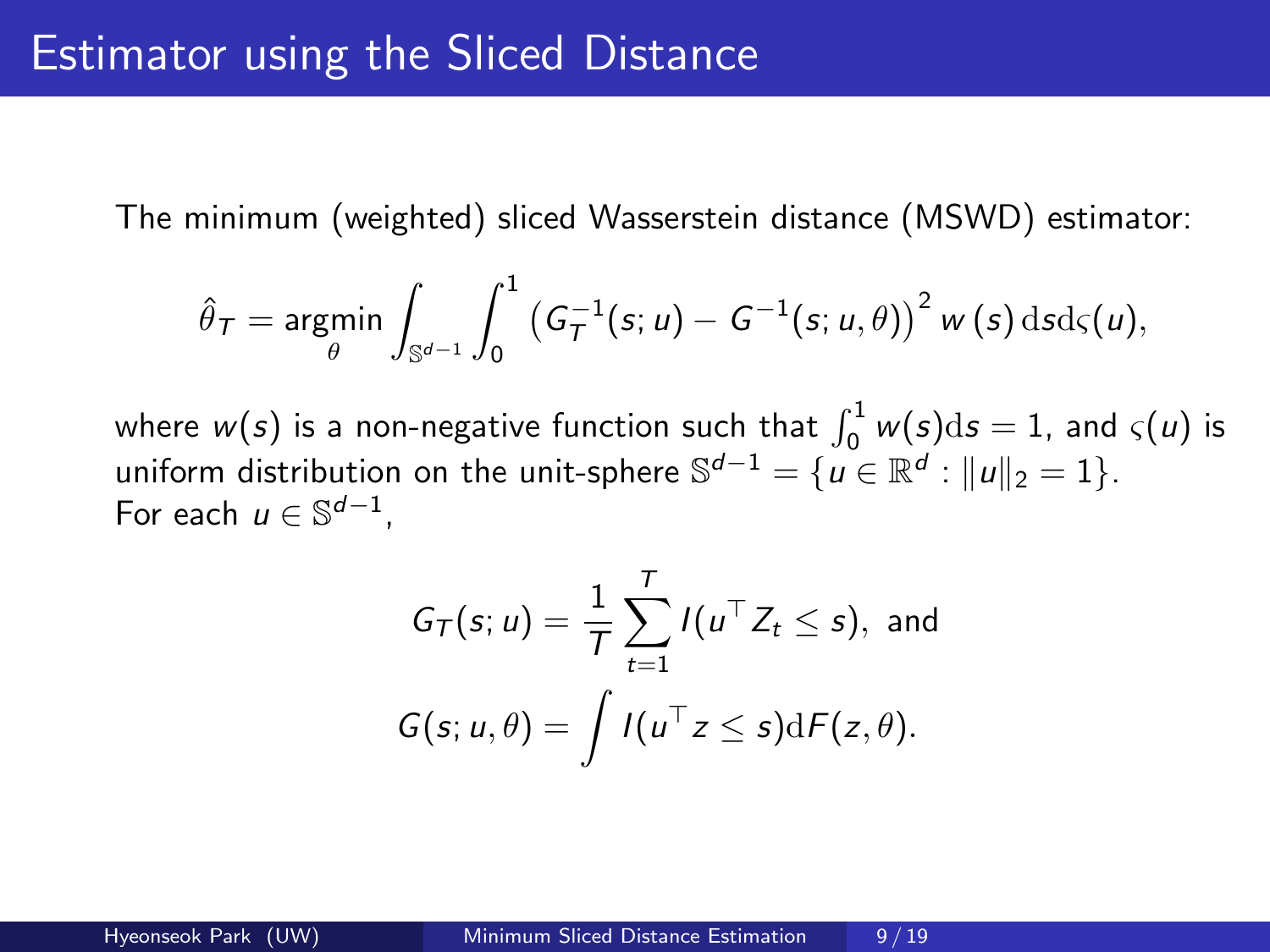- We use two examples to illustrate the different behaviors of MLE and the MSWD estimator.
	- A stochastic singular model.
	- The two-sided uniform model.
- In both examples, we compute 3000 estimates from the samples of size  $T = 1000$ .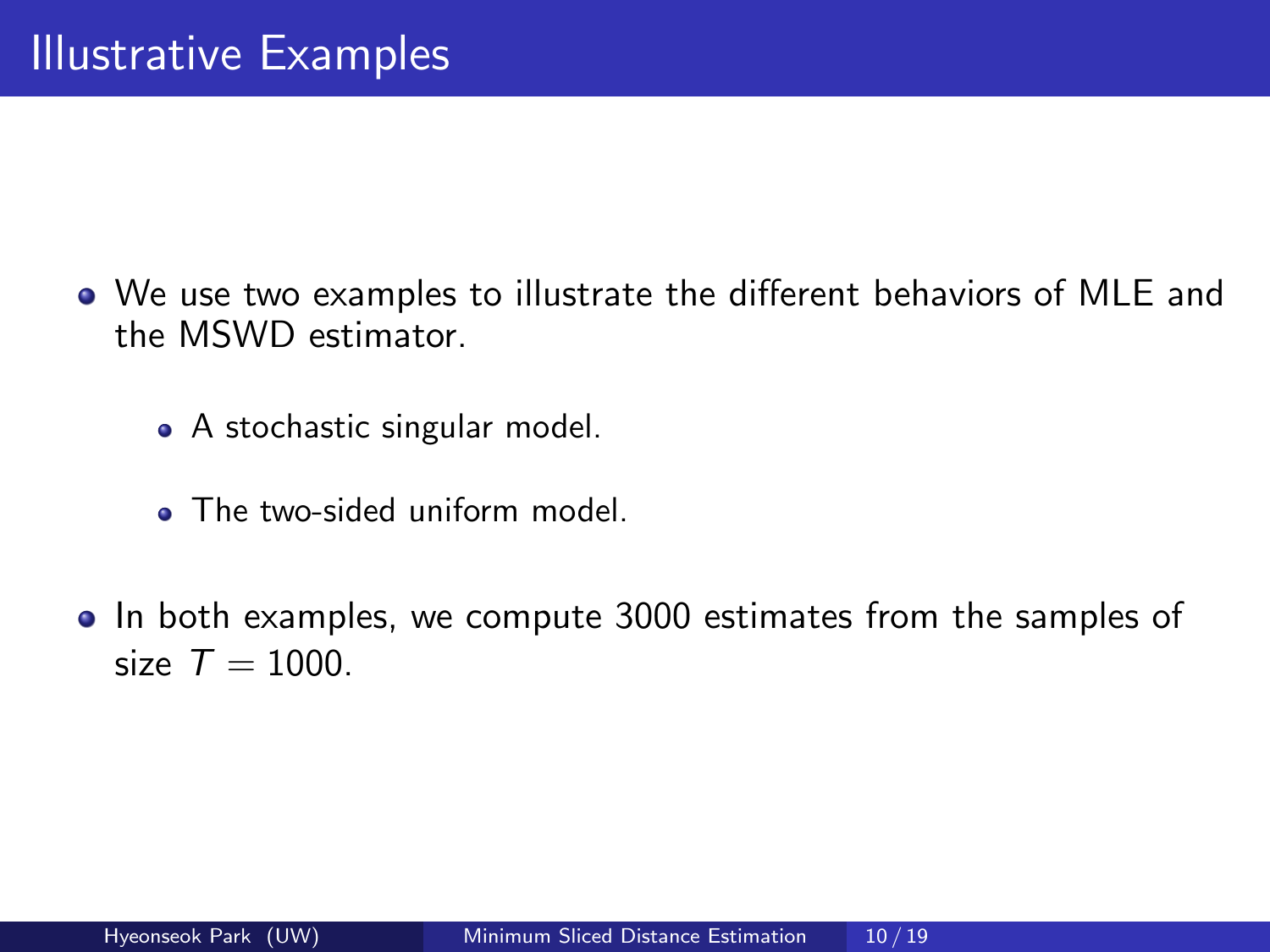### Illustrative Examples

A stochastic singular model in [Arjovsky et al. \[2017\]](#page-19-1)

#### Example 1.1.

• Let 
$$
Z = g_{\theta_0}(\xi) = (\theta_0, \xi)
$$
, where  $\theta_0 = 0$  and  $\xi \sim U[0, 1]$ .

- The support of  $g_{\theta_0}(\xi)$  is  $\{\theta_0\}\times[0,1].$
- $(\theta_0, \xi)$  and  $(\theta, \xi)$  have disjoint supports unless  $\theta = \theta_0$ .



Figure 1: The supports of  $(\theta, \xi)$  for  $\theta = 0$  (blue) and  $\theta = 2$  (red)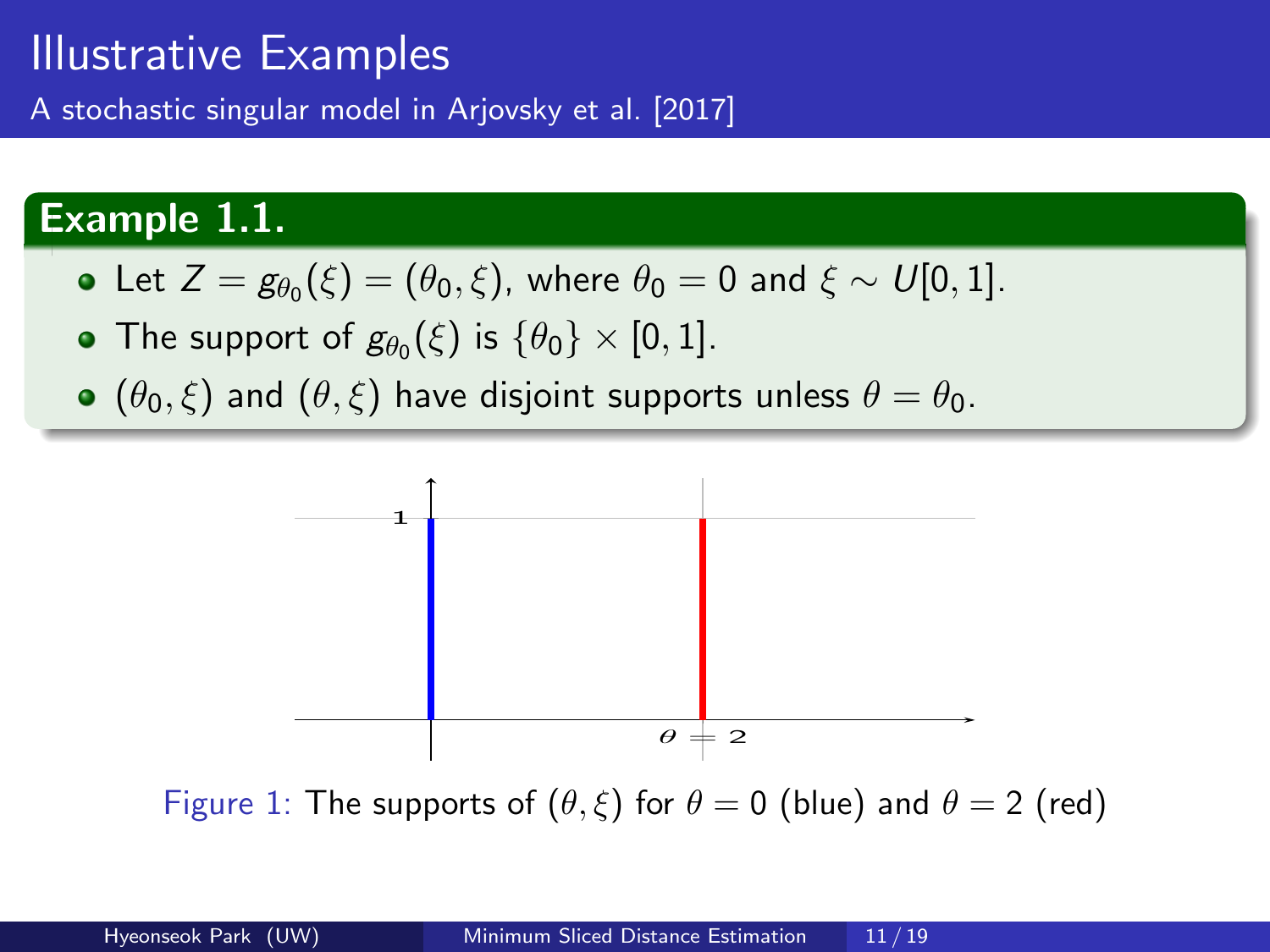### Numerical Illustration

A stochastic singular model in [Arjovsky et al. \[2017\]](#page-19-1)



Figure 2: A comparison of several divergences when  $T = 1000$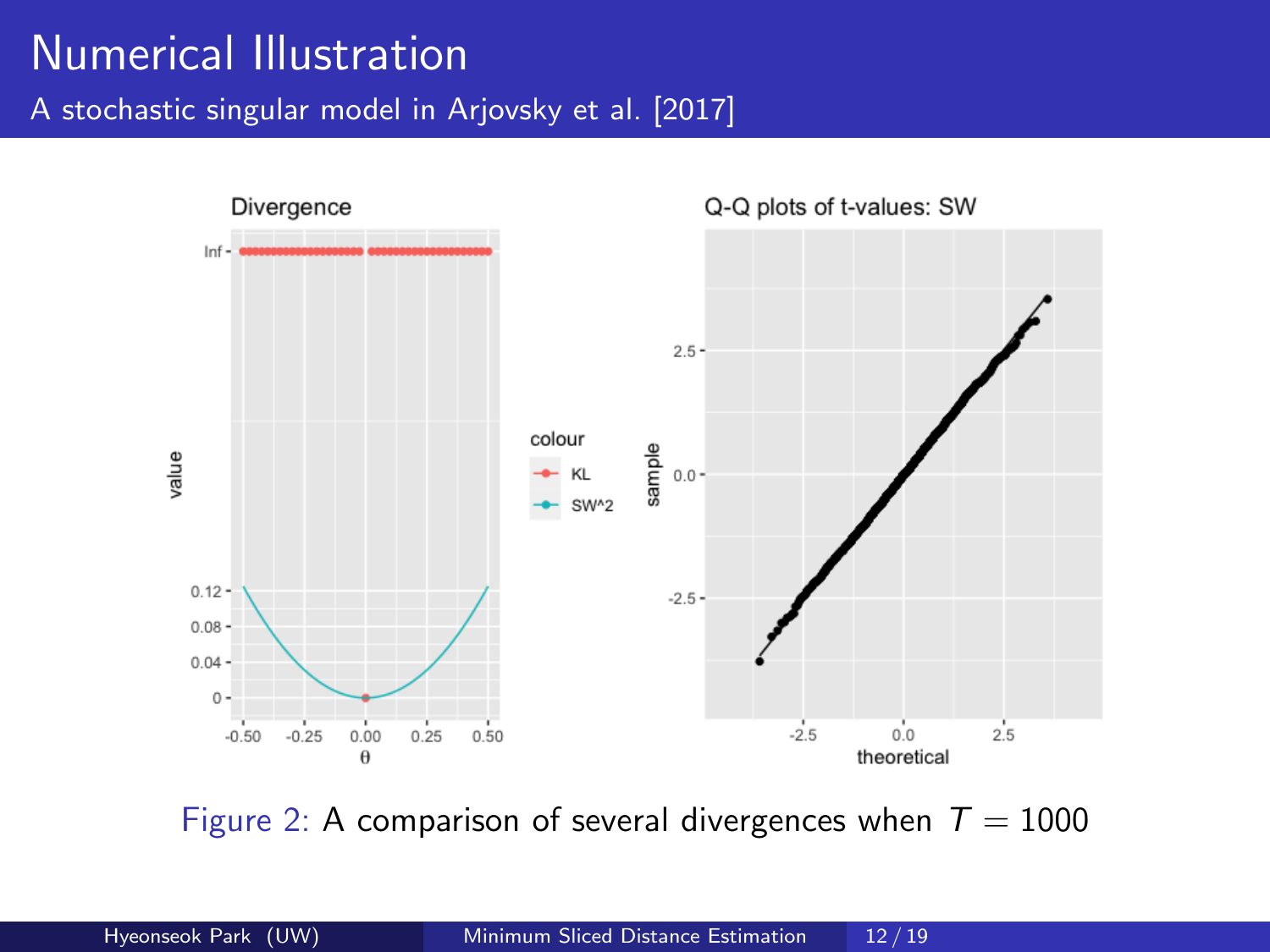Two-sided Uniform Model

#### Example 1.2.

Suppose the support of Z is  $[0, 1]$  and its density function is

$$
f(z; \theta_0) = \begin{cases} 0.25 \theta_0^{-1} & \text{if } 0 \le z \le \theta_0, \\ 0.75(1 - \theta_0)^{-1} & \text{if } \theta_0 < z \le 1. \end{cases}
$$

- The density function has a jump at  $\theta_0$  with jump size  $\frac{4\theta_0-1}{4\theta_0(1-\theta_0)}$ .
- The jump size is zero when  $\theta_0 = 1/4$  and non-zero otherwise.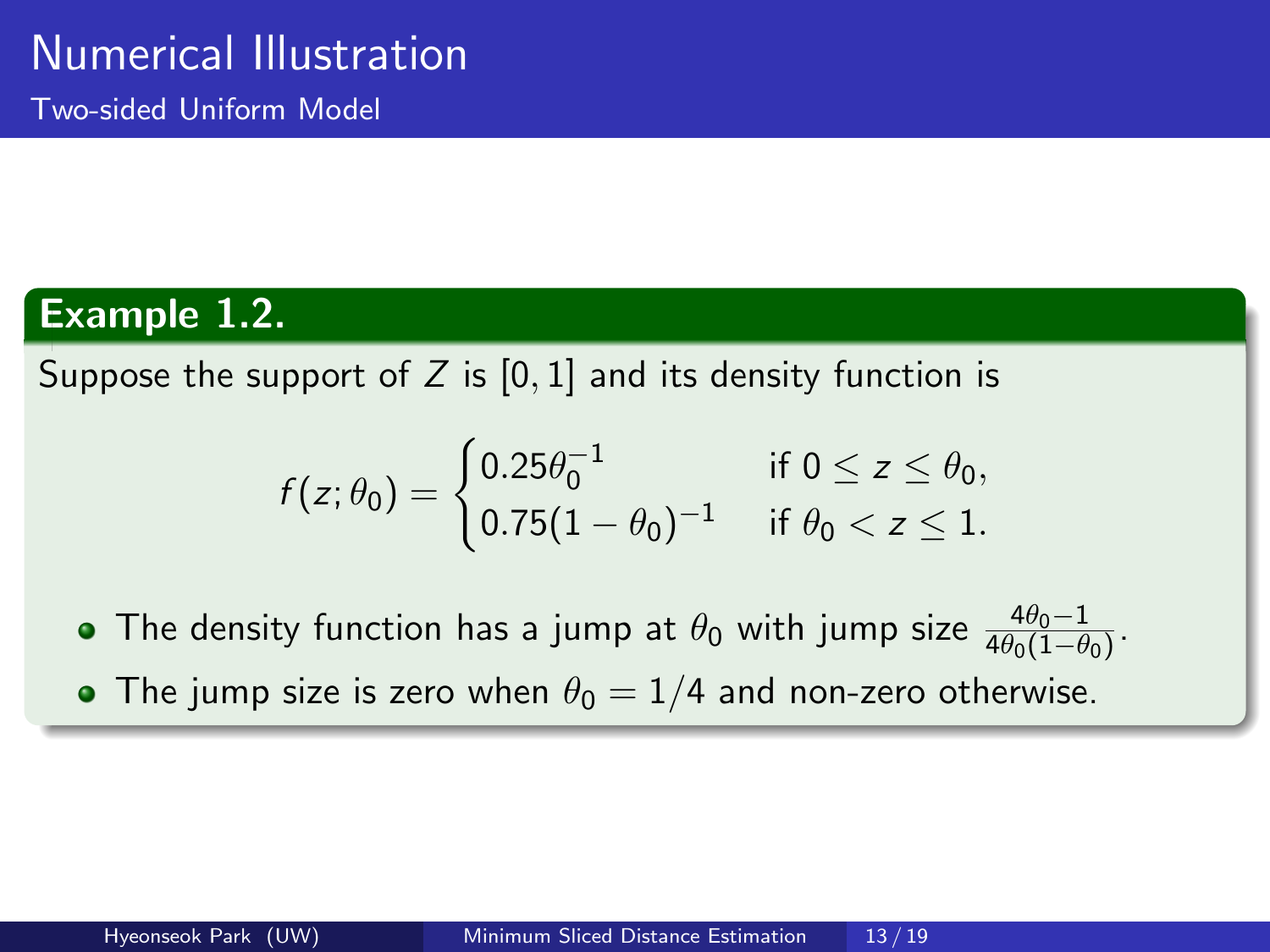

Figure 3: The density function of two-sided uniform distribution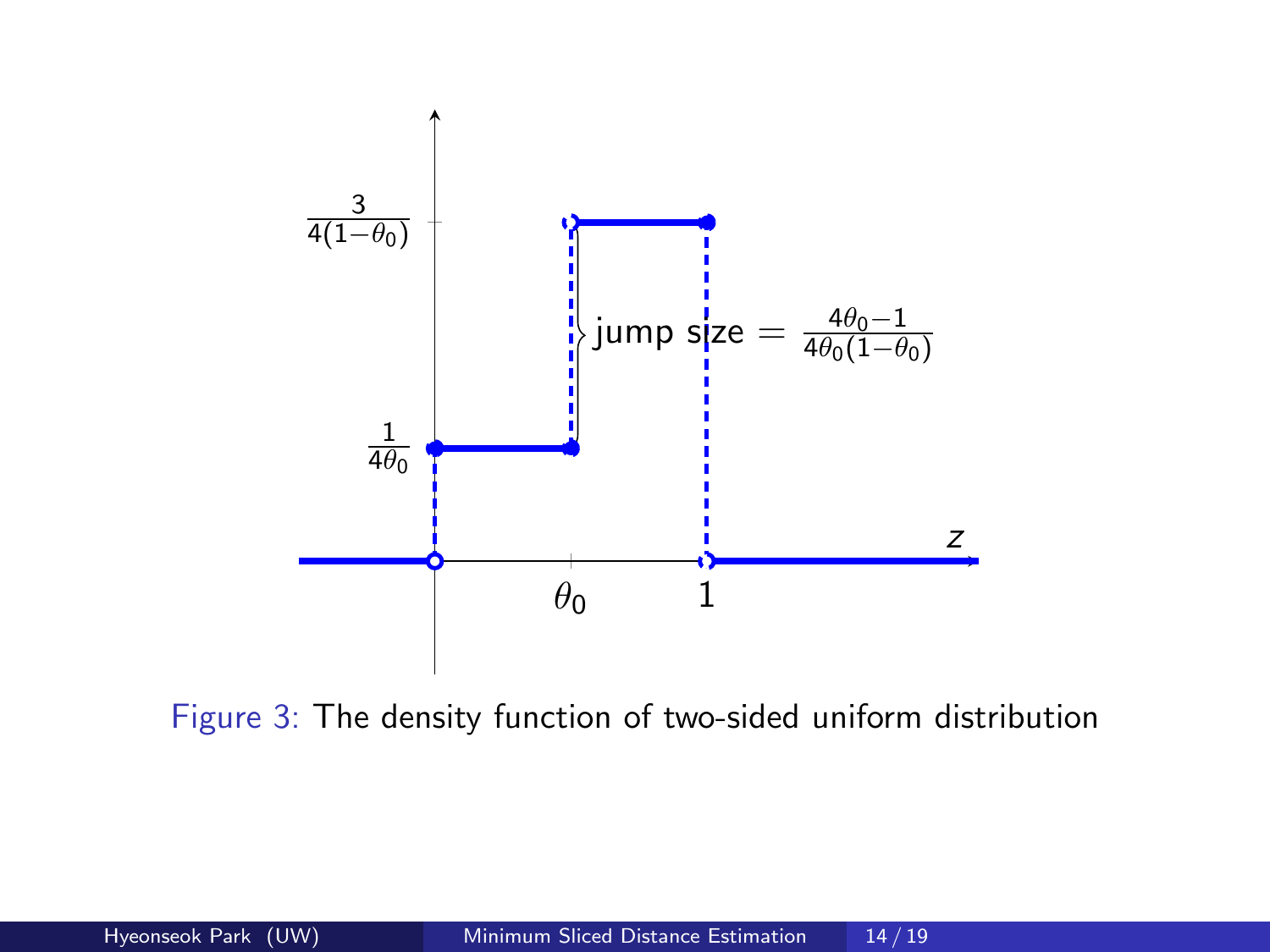# Numerical Illustration

Two-sided Uniform Model



Figure 4: A comparison of several divergences when  $\theta_0 = 1/4$  with  $T = 1000$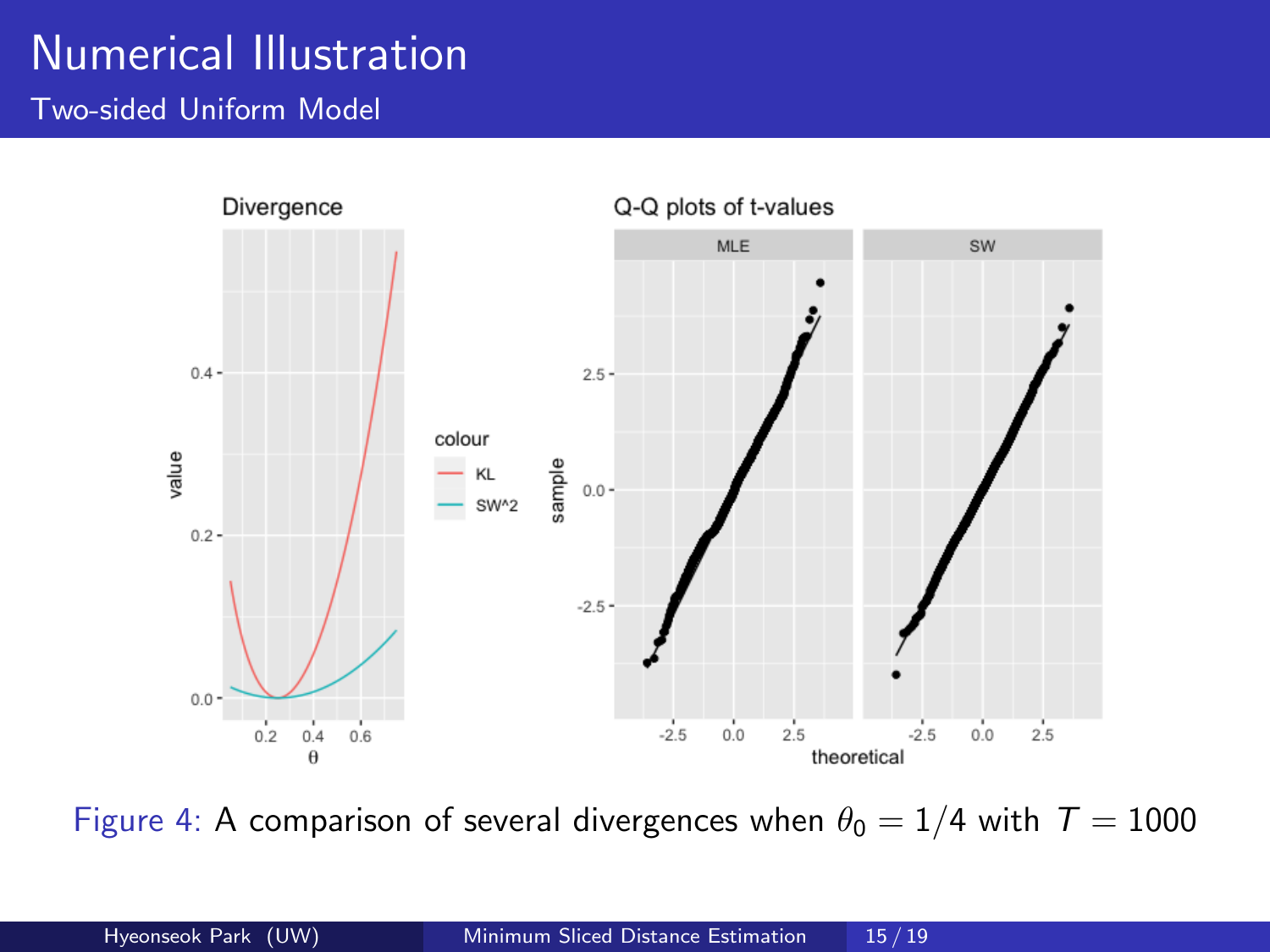# Numerical Illustration

Two-sided Uniform Model



Figure 5: A comparison of several divergences when  $\theta_0 = 1/2$  with  $T = 1000$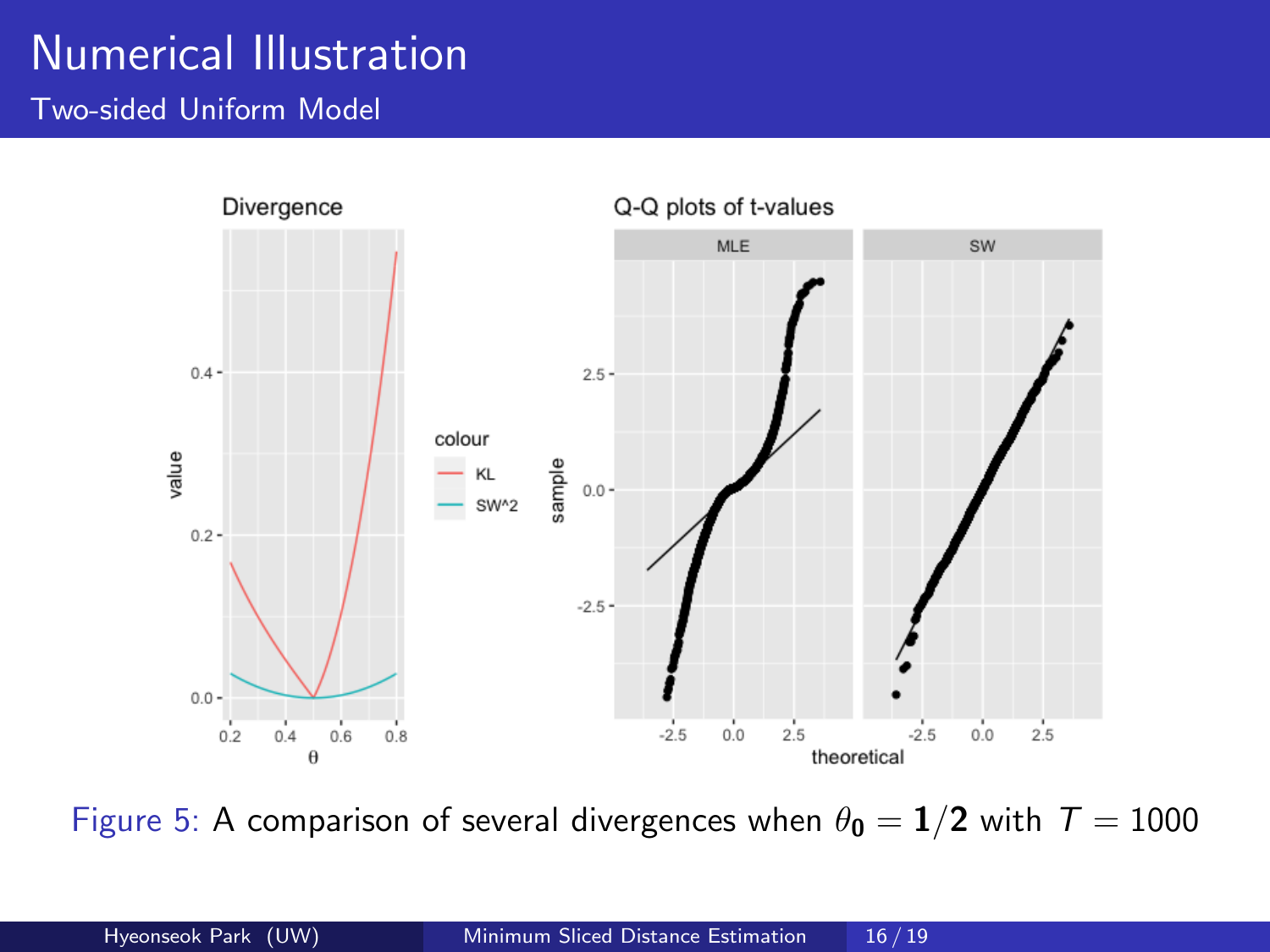<span id="page-16-0"></span>The minimum (weighted) sliced Wasserstein distance (MSWD) estimator:

$$
\hat{\theta}_{\mathcal{T}} = \mathop{\rm argmin}_{\theta} \int_{\mathbb{S}^{d-1}} \int_0^1 \left( G_{\mathcal{T}}^{-1}(s; u) - G^{-1}(s; u, \theta) \right)^2 w(s) \, \mathrm{d} s \mathrm{d} \varsigma(u),
$$

When  $\,G^{-1}(s,u,\theta)$  is sufficiently smooth in  $\theta$ , the estimator can achieve the asymptotic normality under some regularity conditions.

[tech-assumptions](#page-22-0)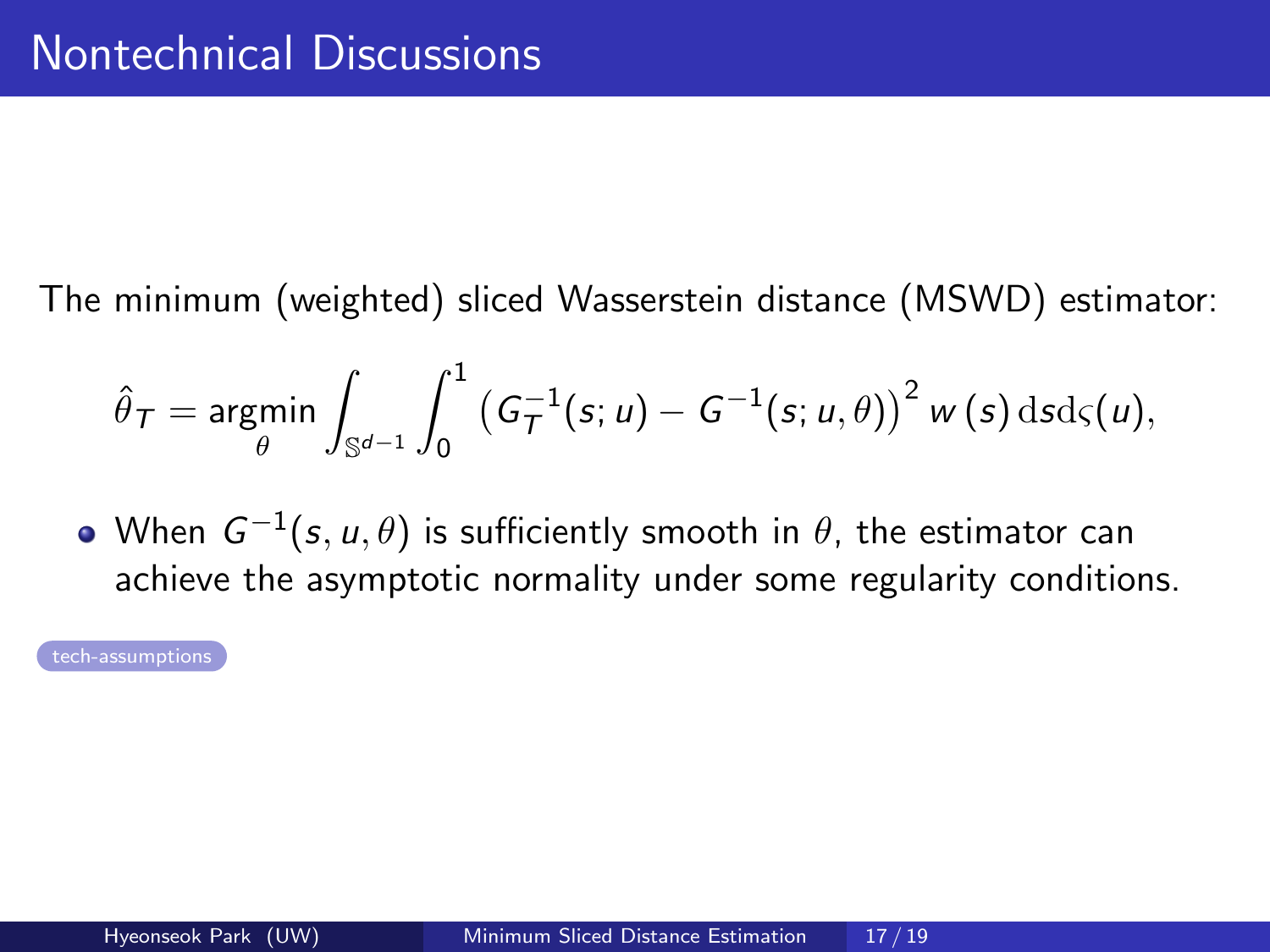The minimum (weighted) sliced Wasserstein distance (MSWD) estimator:

$$
\hat{\theta}_{\mathcal{T}} = \underset{\theta}{\text{argmin}} \int_{\mathbb{S}^{d-1}} \int_0^1 \left( G_{\mathcal{T}}^{-1}(s; u) - G^{-1}(s; u, \theta) \right)^2 w(s) \, \mathrm{d} s \mathrm{d} \varsigma(u),
$$

- Why this approach can be robust in the structural econometric models?
	- Even when the model is singular, the distribution function of one-dimensional projection  $u^\top Z_t$  can be well-defined.
	- The distribution function might be smoother than the density function.
	- When  $G(s, u)$  is not feasible, we might construct empirical distribution by generating thy synthetic data from the model.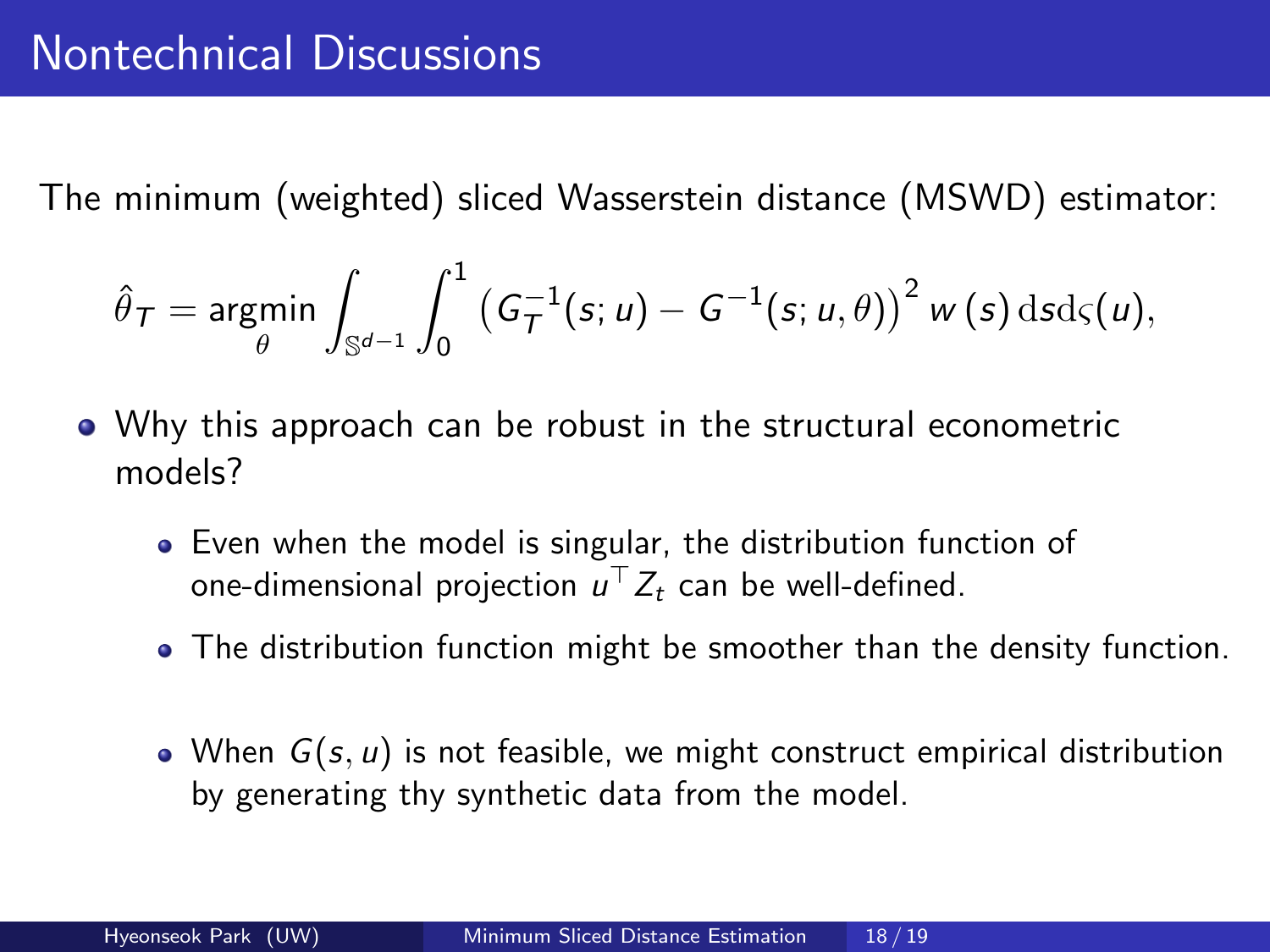- <span id="page-18-0"></span>The estimation using the sliced (Wasserstein distance) can provide a simple and robust method for estimation of structural econometric models.
- **•** Important issues remain to be addressed.
	- More sophisticated computational algorithms for the complex models such as the demand models.
	- Extension to possibly misspecified models.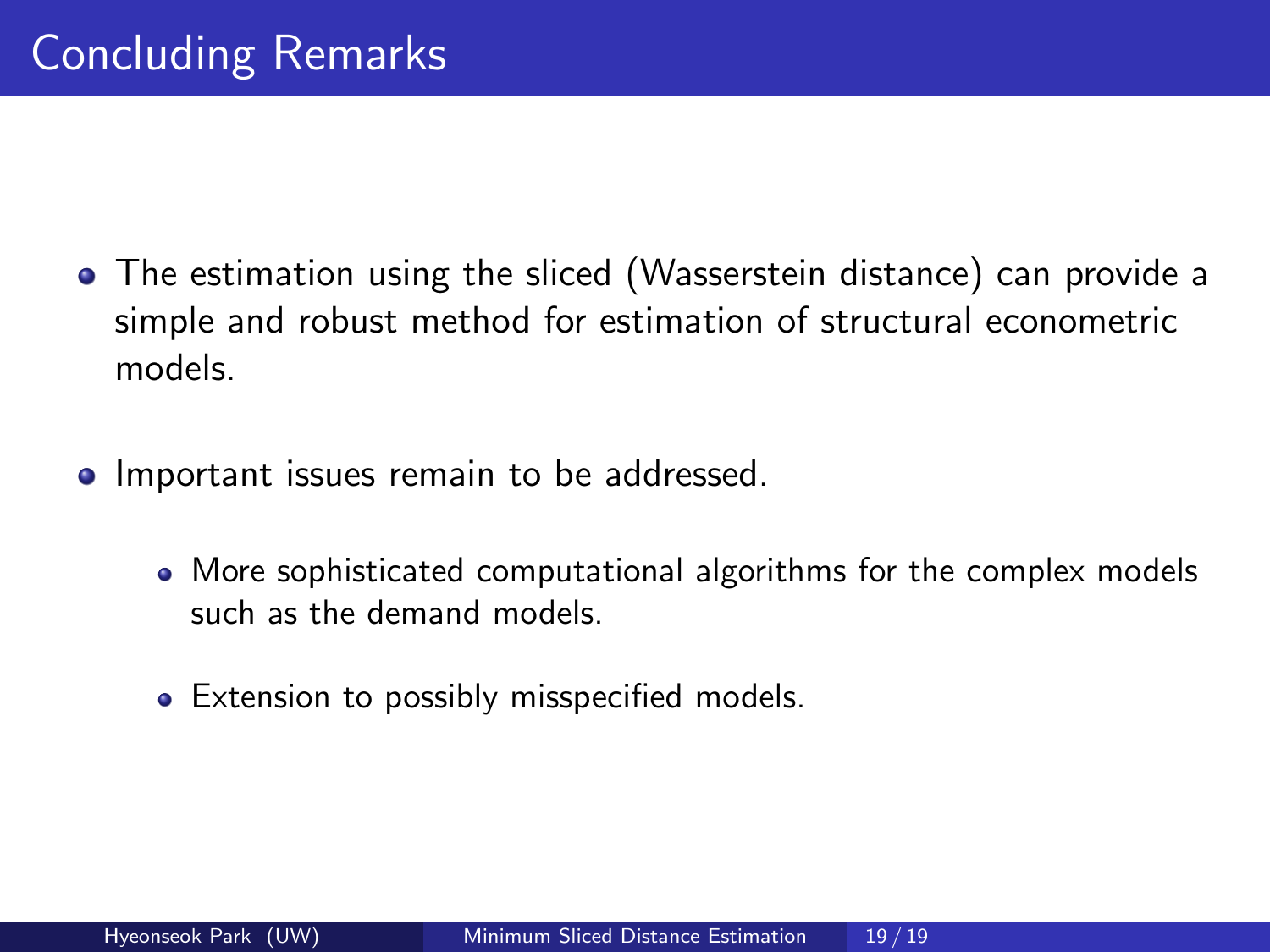<span id="page-19-1"></span>Martin Arjovsky, Soumith Chintala, and Léon Bottou. Wasserstein Generative Adversarial Networks. In Doina Precup and Yee Whye Teh, editors, Proceedings of the 34th International Conference on Machine Learning, volume 70 of Proceedings of Machine Learning Research, pages 214–223. PMLR, 10 2017.

- David K. Backus, Silverio Foresi, and Chris Telmer. Discrete-time models of bond pricing. NBER Working Paper, (6736), 1998.
- <span id="page-19-0"></span>Steven Berry, James Levinsohn, and Ariel Pakes. Automobile Prices in Market Equilibrium. Econometrica, 63(4):841, 1995. ISSN 0012-9682. doi: 10.2307/2171802.
- Sergey Bobkov and Michel Ledoux. One-dimensional empirical measures, order statistics, and Kantorovich transport distances. Memoirs of the American Mathematical Society, 261(1259):0, 2019. doi: 10.1090/memo/1259.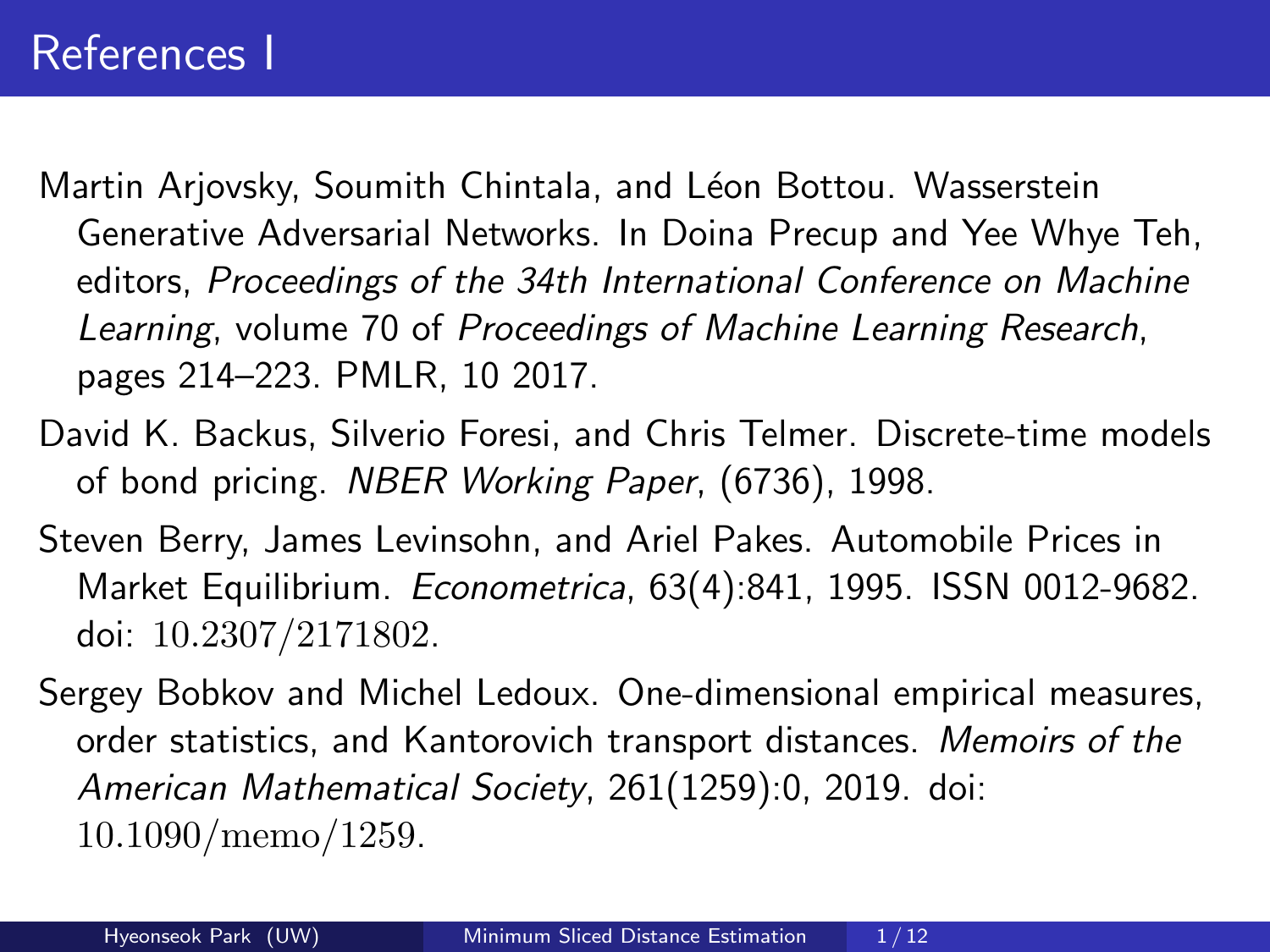Nicolas Bonneel, Julien Rabin, Gabriel Peyré, and Hanspeter Pfister. Sliced and Radon Wasserstein Barycenters of Measures. Journal of Mathematical Imaging and Vision, 51(1), 1 2015. ISSN 0924-9907. doi: 10.1007/s10851-014-0506-3.

- <span id="page-20-0"></span>Audra J. Bowlus, Nicholas M. Kiefer, and George R. Neumann. Equilibrium search models and the transition from school to work. International Economic Review, 42(2), 2001. ISSN 00206598. doi: 10.1111/1468-2354.00112.
- Richard C Bradley. Basic Properties of Strong Mixing Conditions. A Survey and Some Open Questions. Probability Surveys, 2(1):107–144, 2005. doi: 10.1214/154957805100000104.
- Donald J. Brown and Marten H. Wegkamp. Weighted minimum mean-square distance from independence estimation, 2002. ISSN 00129682.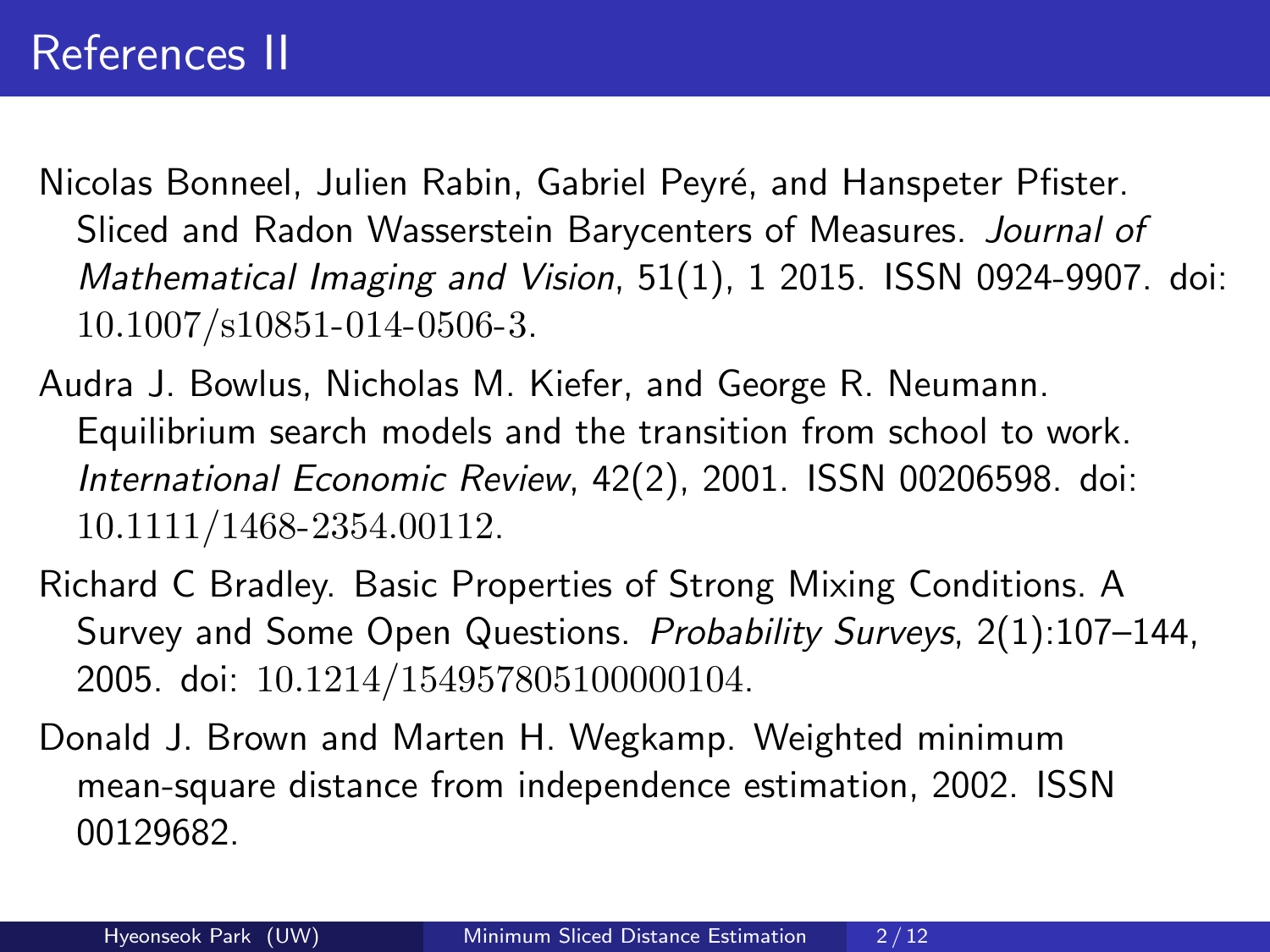- Tetsuya Kaji, Elena Manresa, and Guillaume Pouliot. An Adversarial Approach to Structural Estimation. SSRN Electronic Journal, 2020. ISSN 1556-5068. doi: 10.2139/ssrn.3706365.
- Sergio Pastorello, Valentin Patilea, and Eric Renault. Iterative and Recursive Estimation in Structural Nonadaptive Models. Journal of Business & Economic Statistics, 21(4):449–509, 10 2003. ISSN 0735-0015. doi: 10.1198/073500103288619124.
- Alexander Torgovitsky. Minimum distance from independence estimation of nonseparable instrumental variables models. Journal of Econometrics, 199(1), 2017. ISSN 18726895. doi: 10.1016/j.jeconom.2017.01.009.
- Aad W. van der Vaart and Jon A. Wellner. Weak Convergence and Empirical Processes. Springer Series in Statistics. Springer New York, New York, NY, 1996. ISBN 978-1-4757-2547-6. doi: 10.1007/978-1-4757-2545-2.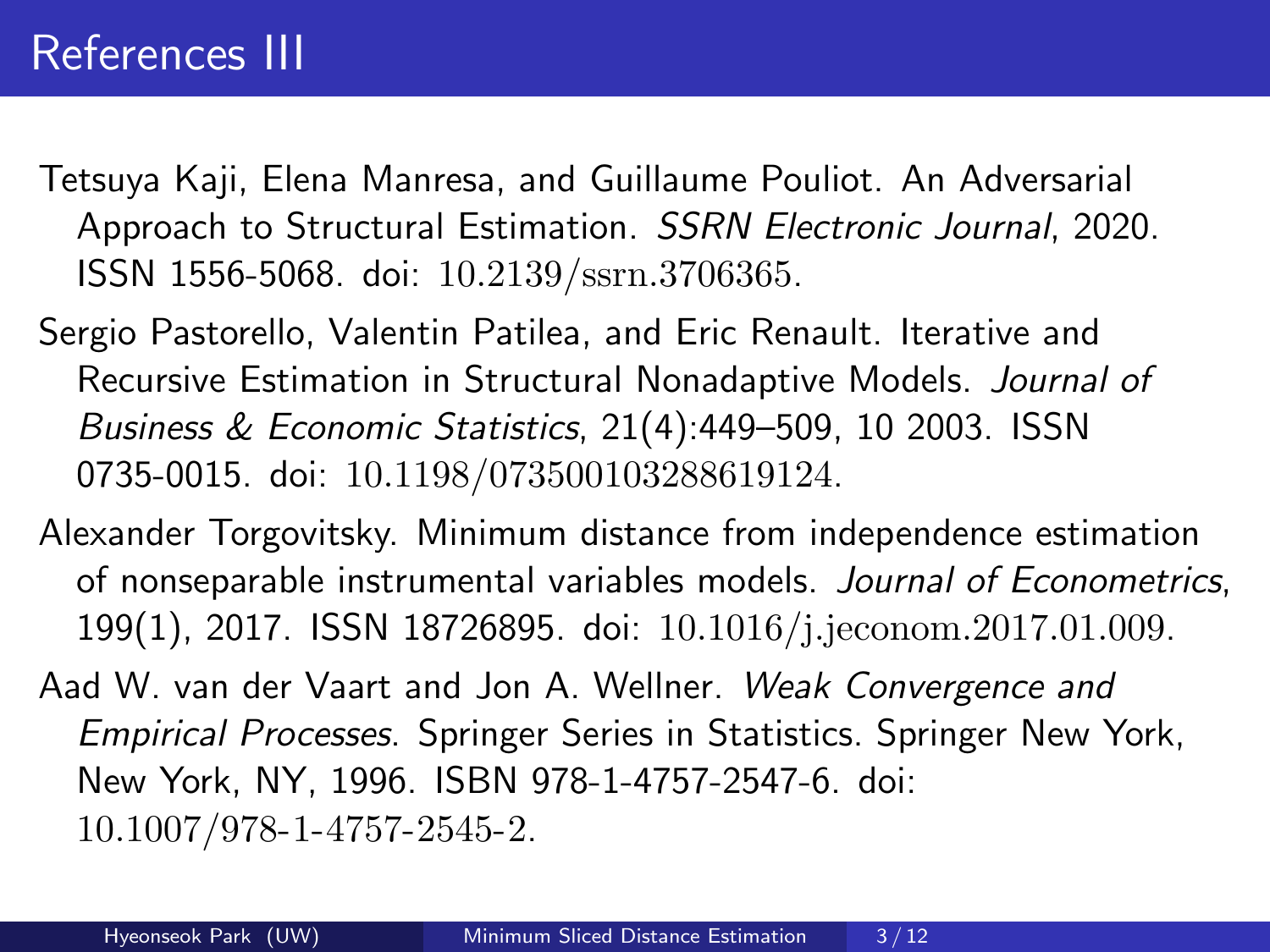<span id="page-22-0"></span>Given the sample information  $\{Z_t\}_{t=1}^T$ ,

- let  $Q_T(\cdot; u)$  denote an empirical measure such as the empirical quantile or empirical distribution function of  $\left\{u^{\top} Z_t\right\}_{t=1}^T$ ;
- $Q_{\mathcal{T}}(\cdot; u, \theta)$  denote a possibly random function depending on the model,  $\theta \in \theta \subset \mathbb{R}^{d_{\theta}}$ .
	- In unconditional models, it is the parametric quantile or distribution function of  $u^{\top} Z_t$ .
	- In generative models, it could be an empirical measure using generated data.

[non-tech-discussion](#page-16-0)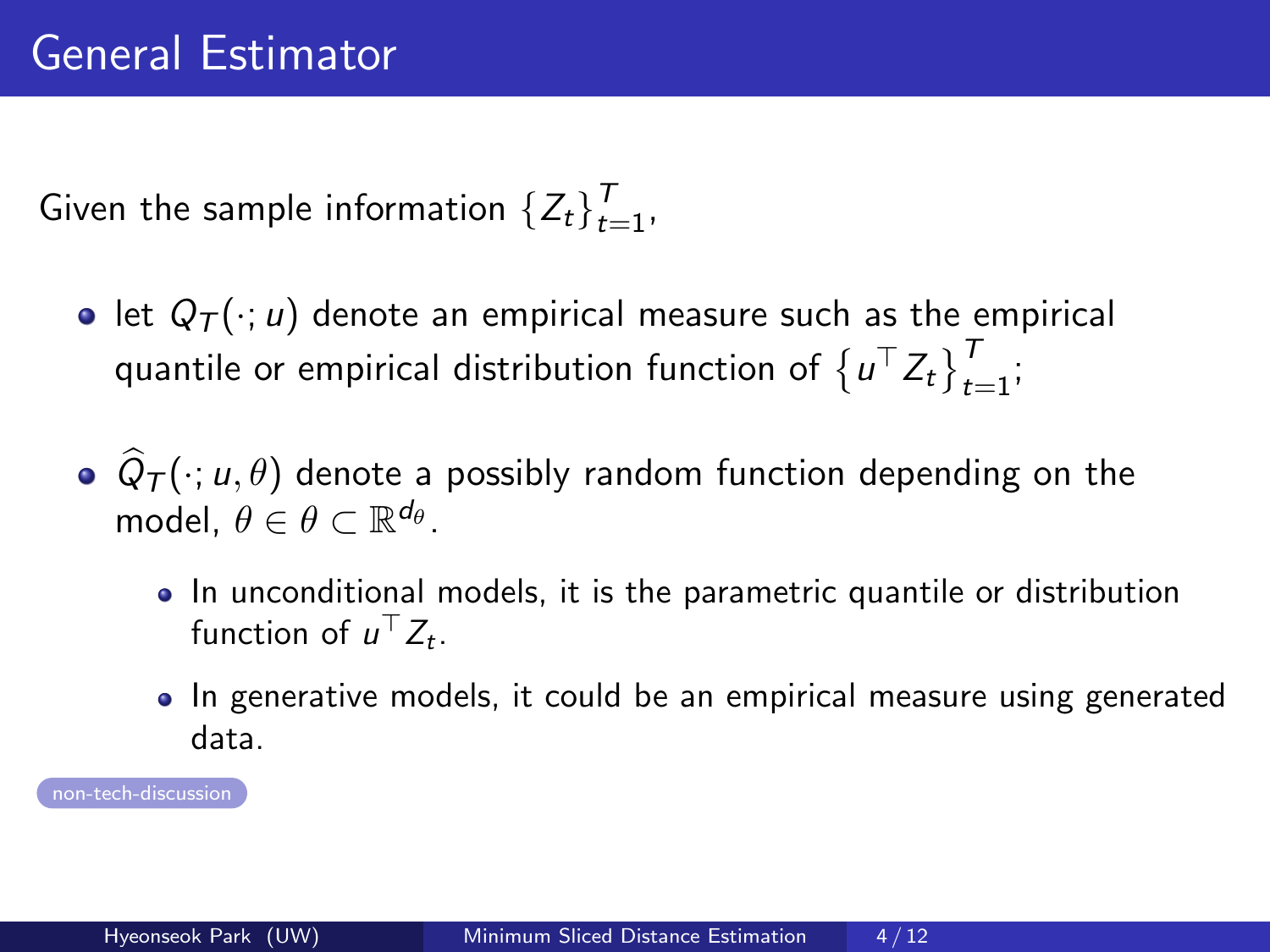A general minimum sliced distance (MSD hereafter) estimator denoted by  $\hat{\theta}_\mathcal{T}$  is defined as

$$
\hat{\theta}_{\mathcal{T}} = \underset{\theta \in \Theta}{\text{argmin}} \int_{\mathbb{S}^{d-1}} \int_{\mathcal{S}} (\mathcal{Q}_{\mathcal{T}}(s; u) - \widehat{\mathcal{Q}}_{\mathcal{T}}(s; u, \theta))^2 w(s) \mathrm{d} s \mathrm{d} \varsigma(u), \qquad (1)
$$

where S is the domain of  $Q_T(s; u)$  with respect to s.

For the MSWD estimator of unconditional models,

- $Q_{\mathcal{T}}(s; u)$  is the empirical quantile function of  $\{u^{\top} Z_t\}_{t=1}^{\mathcal{T}}$ .
- $\widehat{Q}_{\mathcal{T}}(s; u, \theta)$  is the parametric quantile function of  $u^{\top} Z_t$ .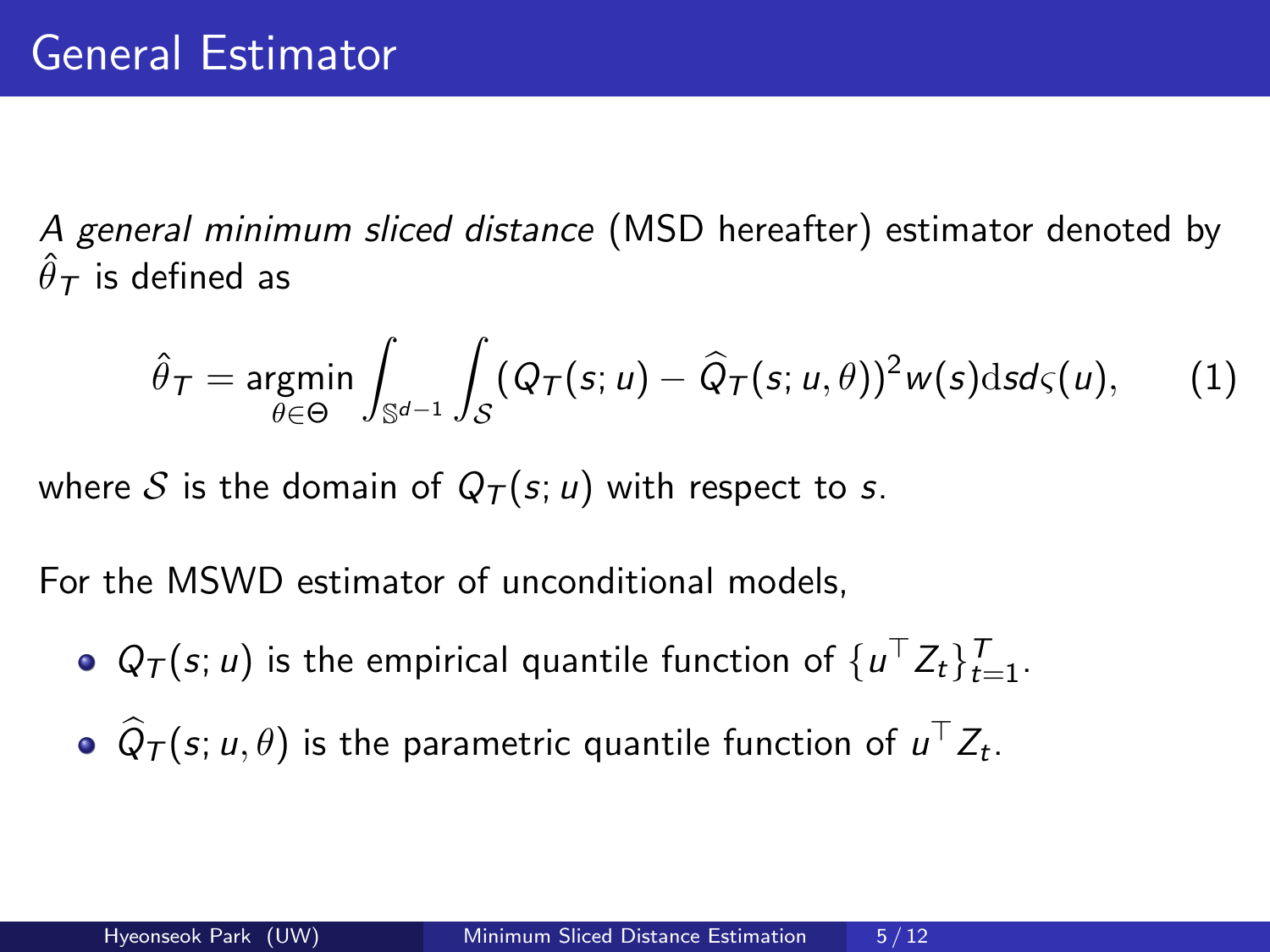#### Assumption 8.1.

<span id="page-24-0"></span>(i) 
$$
\int_{\mathbb{S}^{d-1}} \int_{\mathcal{S}} (Q_{\mathcal{T}}(s; u) - Q(s; u))^2 w(s) \, \mathrm{d} s \, \mathrm{d} s(u) \xrightarrow{\rho} 0.
$$

(ii) 
$$
\sup_{\theta \in \theta} \int_{\mathbb{S}^{d-1}} \int_{\mathcal{S}} \left( \widehat{Q}_{\mathcal{T}}(s; u, \theta) - Q(s; u, \theta) \right)^2 w(s) ds d\varsigma(u) \xrightarrow{p} 0.
$$

- $\bullet$   $Q(\cdot, u)$  represent a probability measure such as parametric quantile or distribution function of  $u^\top Z_t$ , where  $Z_t \sim \digamma(\cdot,\theta_0)$ , and
- $\bullet$   $Q(\cdot, u, \theta)$  represent a probability measure such as parametric quantile or distribution function of  $u^\top Z_t$ , where  $Z_t \sim \mathcal{F}(\cdot,\theta).$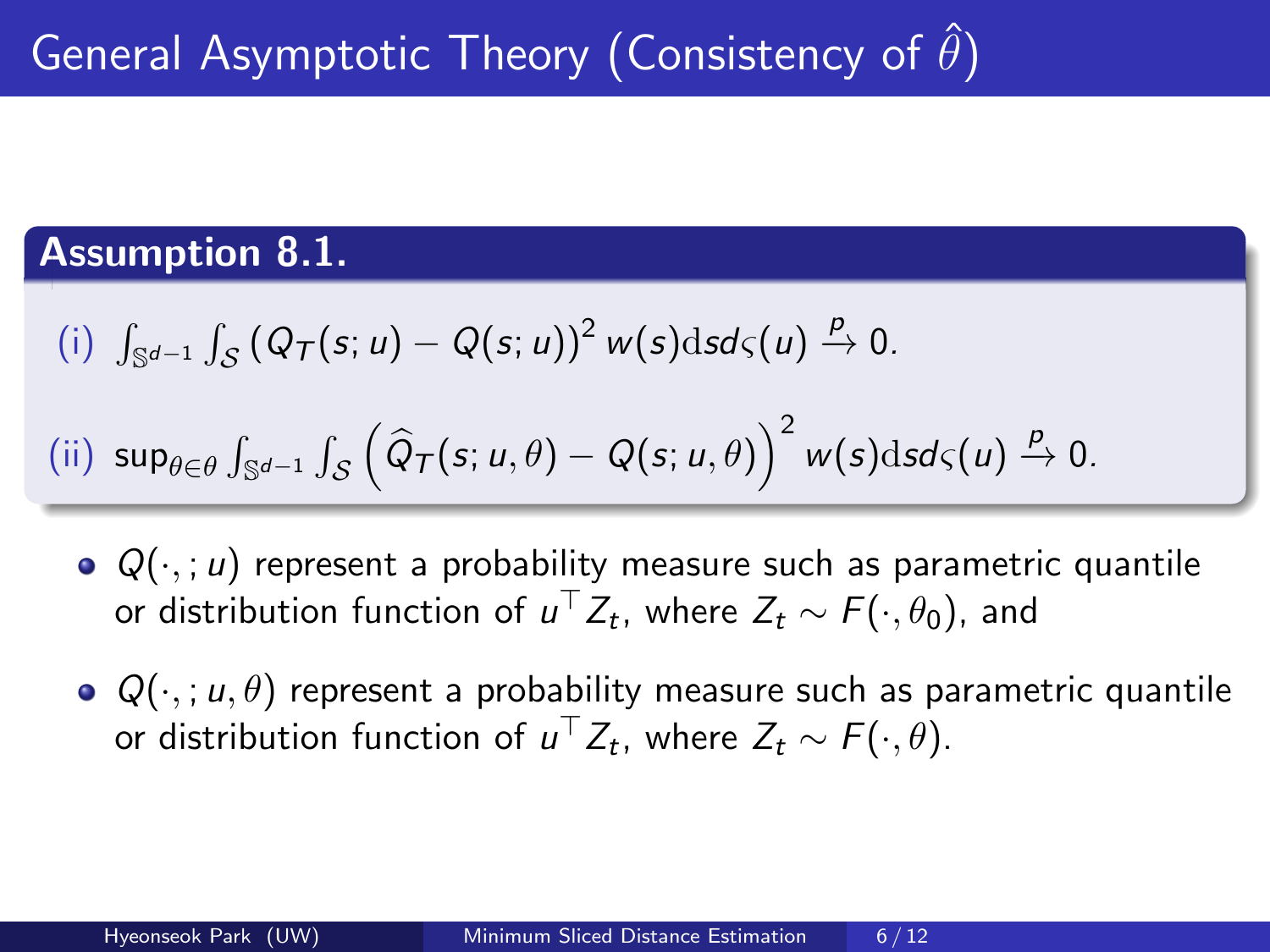#### Assumption 8.2 (Identification).

<span id="page-25-0"></span>The parameter  $\theta_0$  is in the interior of  $\theta$  such that for all  $\epsilon > 0$ , and

$$
\inf_{\theta\notin B(\theta_0,\epsilon)}\int_{\mathbb{S}^{d-1}}\int_{S}(Q(s;u)-Q(s;u,\theta))^2w(s)\mathrm{d} s\mathrm{d} \varsigma(u)>0,
$$

where  $B(\theta_0, \epsilon) := \{\theta \in \theta : \|\theta - \theta_0\| \leq \epsilon\}.$ 

### Theorem 8.1 (Consistency of  $\hat{\theta}_{\tau}$ ).

Suppose Assumptions [8.1](#page-24-0) and [8.2](#page-25-0) hold. Then  $\hat{\theta}_{\text{\emph{T}}}$  $\stackrel{p}{\rightarrow} \theta_0$  as  $T \rightarrow \infty$ .

Kantorovich Initiative Retreat March 18, 2022

7 / 12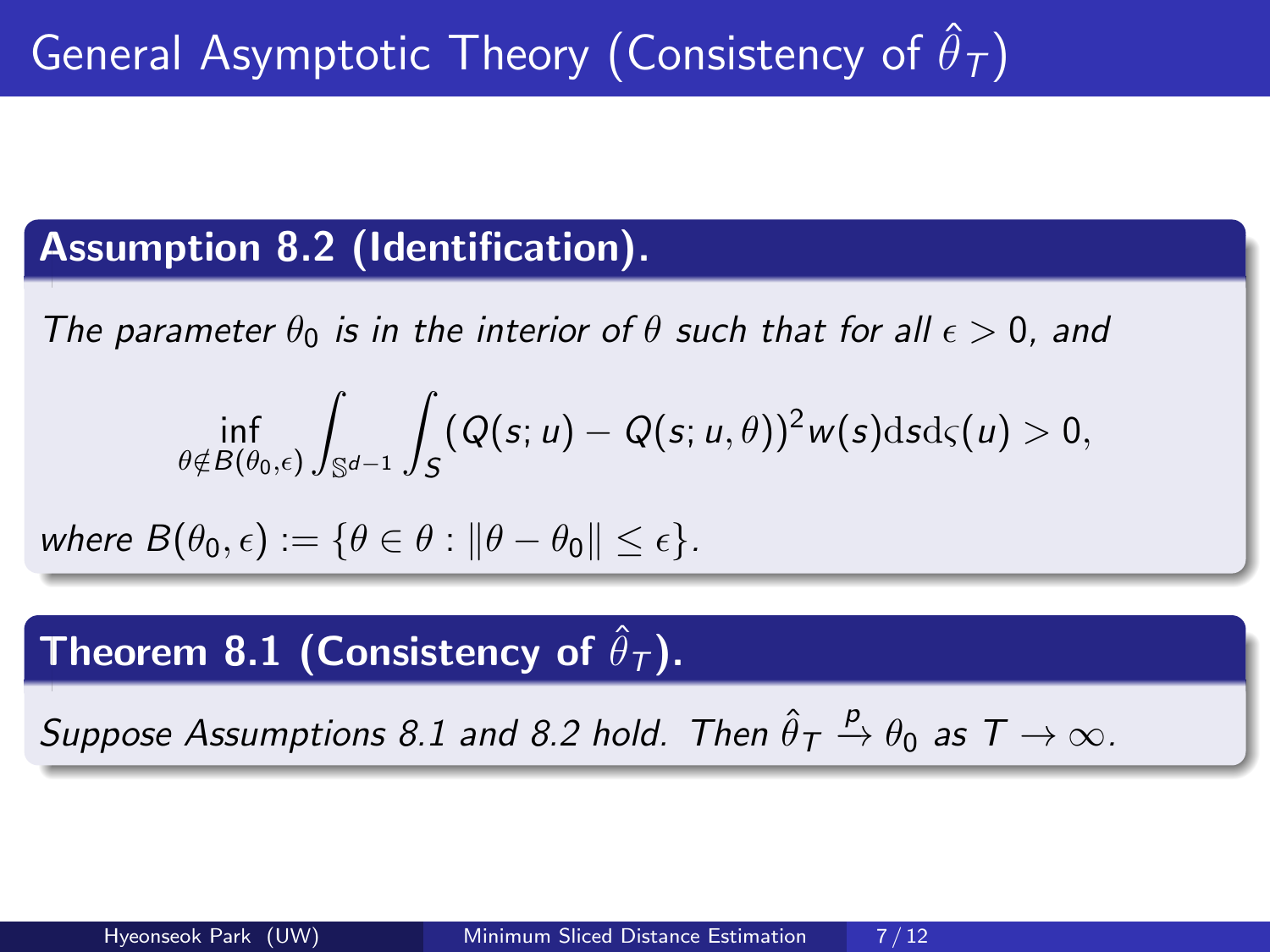Let

$$
\widehat{R}_T(s; u, \theta, \theta_0) := \widehat{Q}_T(s; u, \theta) - \widehat{Q}_T(s; u, \theta_0) - (\theta - \theta_0)^{\top} \widehat{D}_T(s; u, \theta_0),
$$
  
where  $\widehat{D}_T(\cdot; \cdot, \theta_0)$  is an  $L^2(\mathcal{S} \times \mathbb{S}^{d-1}, w(s)dsd_S(u))$ -measurable function.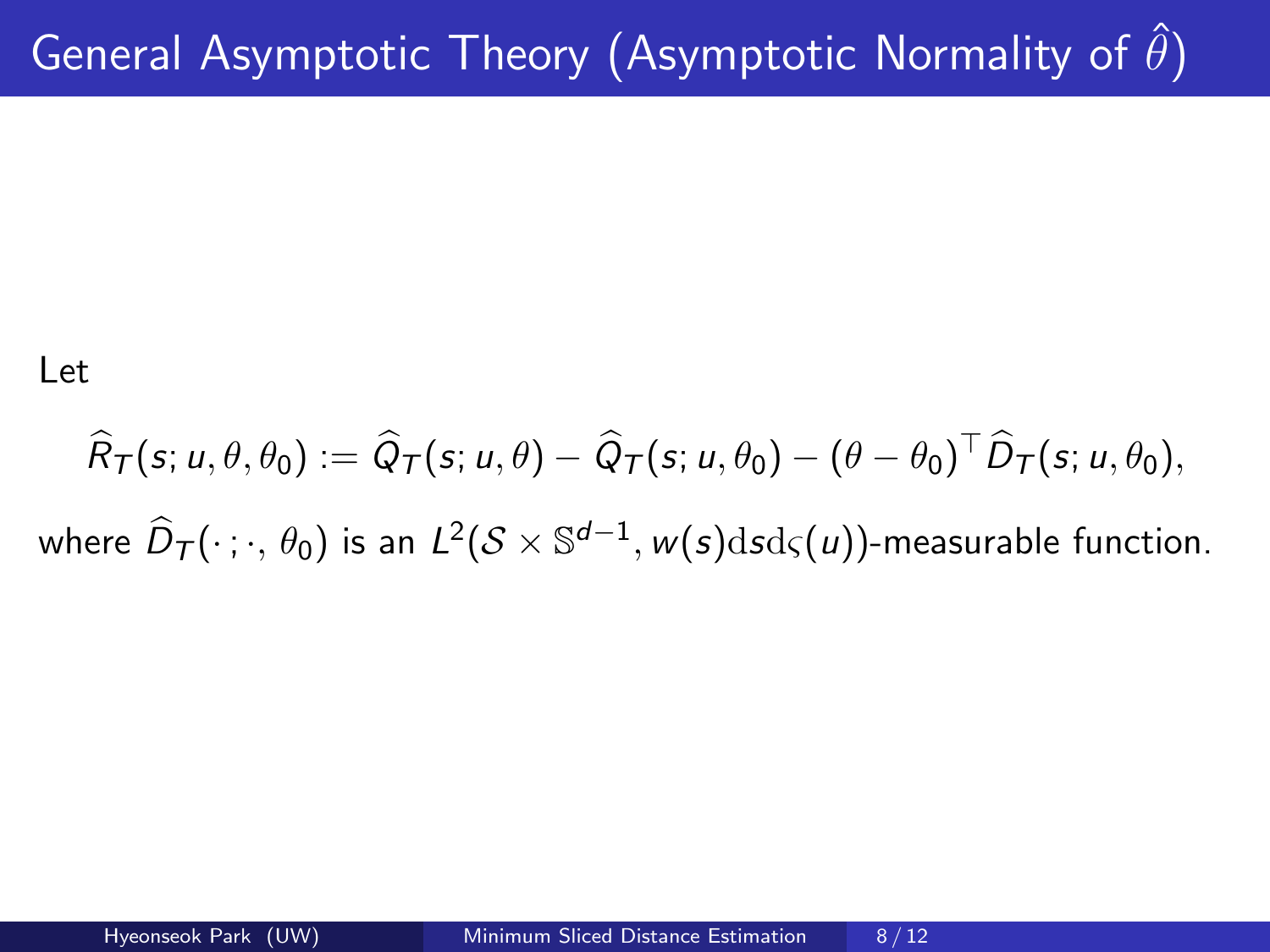#### Assumption 8.3 (Norm-differentiability).

 $Q_{\mathcal{T}}(\cdot; u, \theta)$  is first-order norm-differentiable at  $\theta = \theta_0$ . That is,

$$
\sup_{\theta \in \theta: \ \|\theta - \theta_0\| \le \tau_{\mathcal{T}}} \left| \frac{\mathcal{T} \int_{\mathbb{S}^{d-1}} \int_{\mathcal{S}} \left( \widehat{R}_{\mathcal{T}}(s; u, \theta, \theta_0) \right)^2 w(s) ds d\varsigma(u)}{(1 + \|\sqrt{T}(\theta - \theta_0)\|)^2} \right| = o_p(1)
$$
\nfor any  $\tau_{\mathcal{T}} \to 0$ .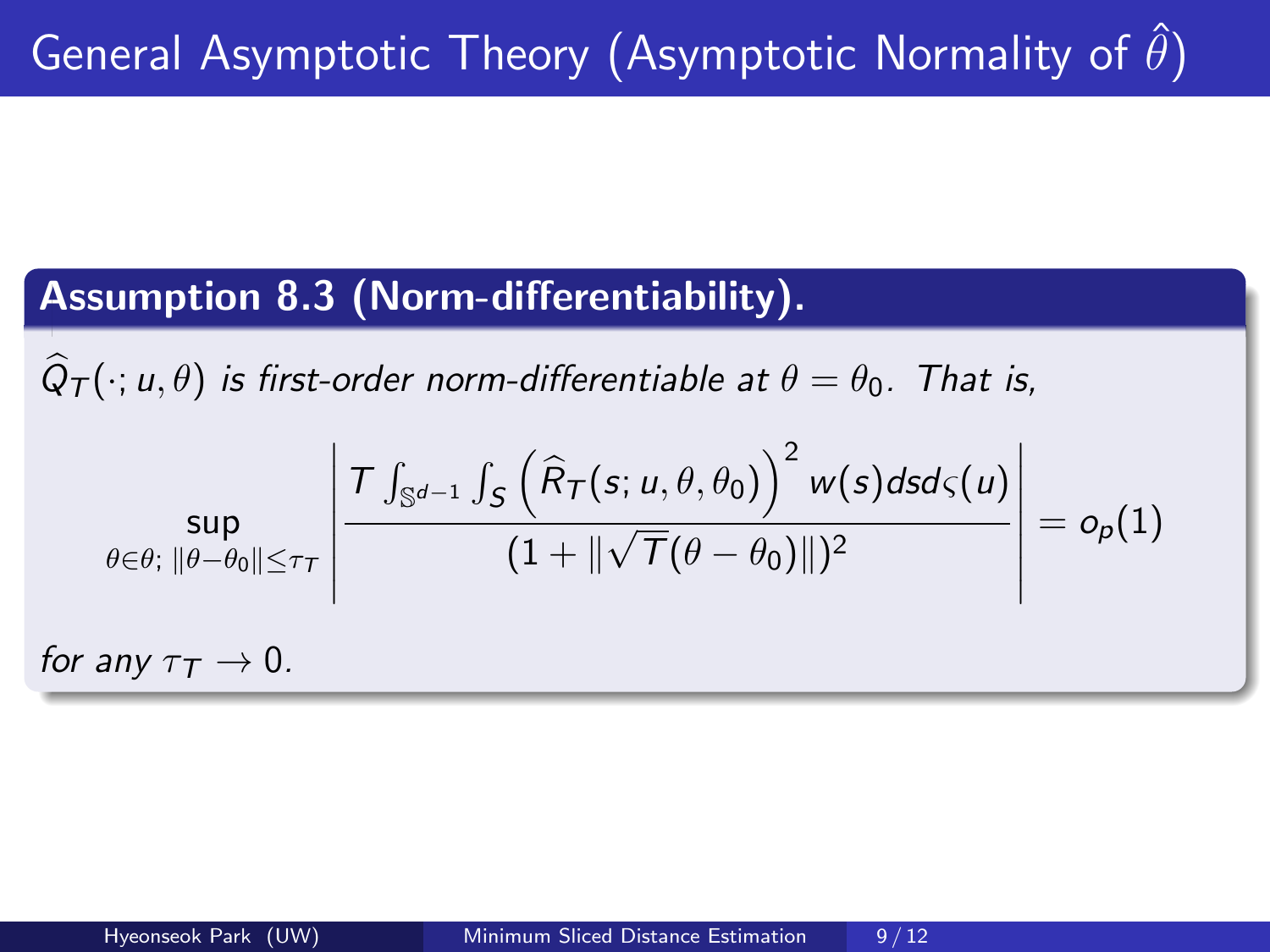#### Assumption 8.4.

<span id="page-28-0"></span>The following conditions hold: (i)  $T \int_{\mathbb{S}^{d-1}} \int_{\mathcal{S}} (Q_{\mathcal{T}}(s; u) - Q(s; u))^2 w(s) \, ds d\varsigma(u) = O_p(1);$ (ii)  $T \int_{\mathbb{S}^{d-1}} \int_{\mathcal{S}} (\widehat{Q}_T(s; u, \theta_0) - Q(s; u, \theta_0))^2 w(s) ds d\varsigma(u) = O_p(1);$ (iii) There exists an  $L^2(\mathbb{R} \times \mathbb{S}^{d-1}, w(s)dsd\varsigma)$ -measurable function  $D(\cdot;\cdot,\theta_0)$  such that

$$
\int_{\mathbb{S}^{d-1}} \int_{\mathcal{S}} \left\| \widehat{D}_{\mathcal{T}}(s; u, \theta_0) - D(s; u, \theta_0) \right\|^2 w(s) \mathrm{d} s \mathrm{d} \varsigma(u) = o_p(1).
$$

Assumption [8.4](#page-28-0) (i) strengthens Assumption [8.1](#page-24-0) (i).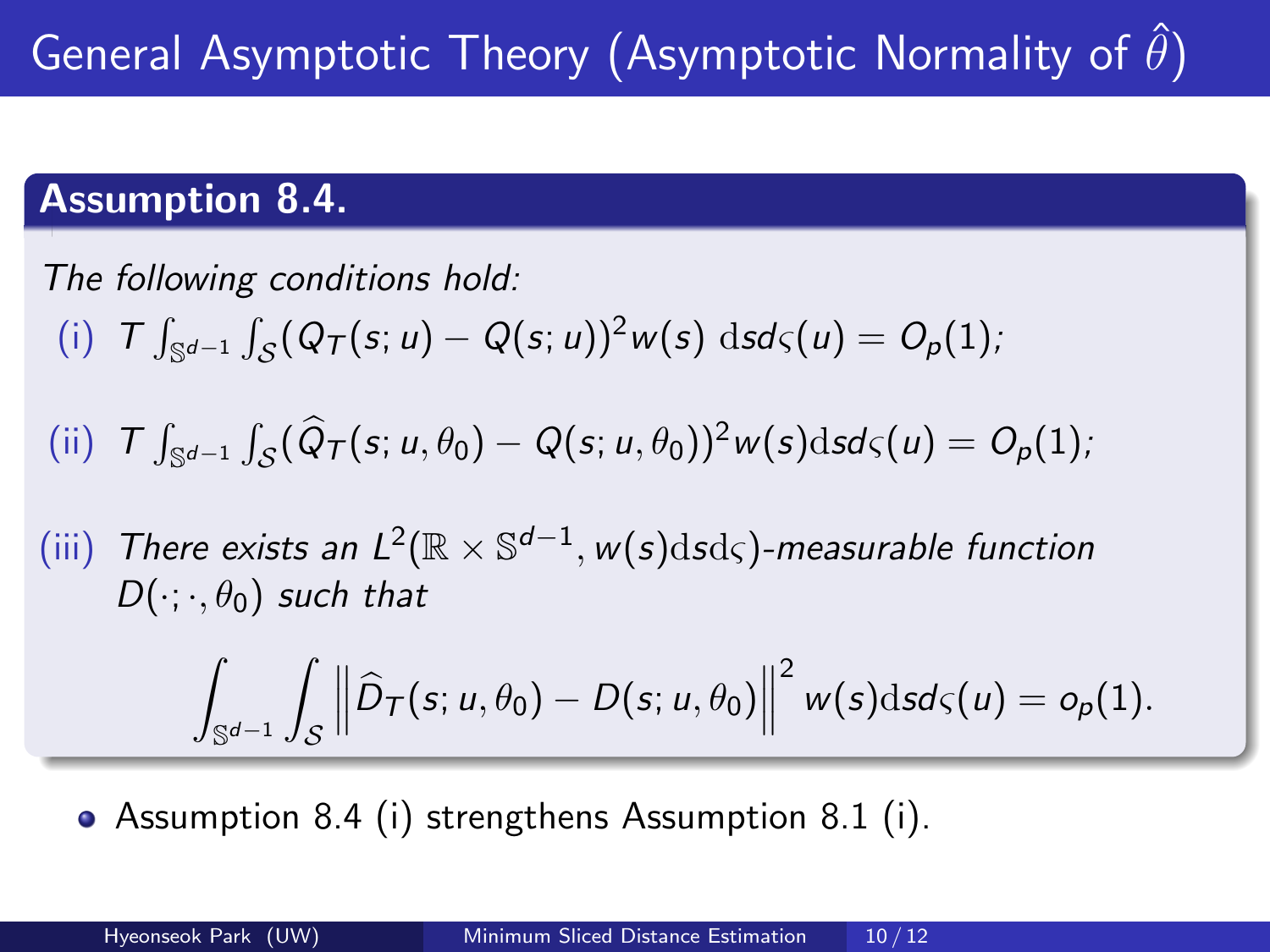# General Asymptotic Theory (Asymptotic Normality of  $\hat{\theta}$ )

#### Assumption 8.5.

$$
\sqrt{T}\begin{pmatrix} \int_{\mathbb{S}^{d-1}} \int_{\mathcal{S}} (Q_{\mathcal{T}}(s; u) - Q(s; u)) D(s; u.\theta_0) w(s) ds d\varsigma(u) \\ \int_{\mathbb{S}^{d-1}} \int_{\mathcal{S}} (\widetilde{Q}_{\mathcal{T}}(s; u, \theta_0) - Q(s; u, \theta_0)) D(s; u, \theta_0) w(s) ds d\varsigma(u) \end{pmatrix}
$$
  
\n
$$
\xrightarrow{d} N(0, V_0) \text{ for some positive semidefinite matrix } V_0.
$$

#### Assumption 8.6.

<span id="page-29-0"></span>The matrix

$$
B_0 := \int_{\mathbb{S}^{d-1}} \int_{\mathcal{S}} D(s; u, \theta_0) D^{\top}(s; u, \theta_0) w(s) \mathrm{d} s d\varsigma(u) \tag{2}
$$

Kantorovich Initiative Retreat March 18, 2022

is positive definite.